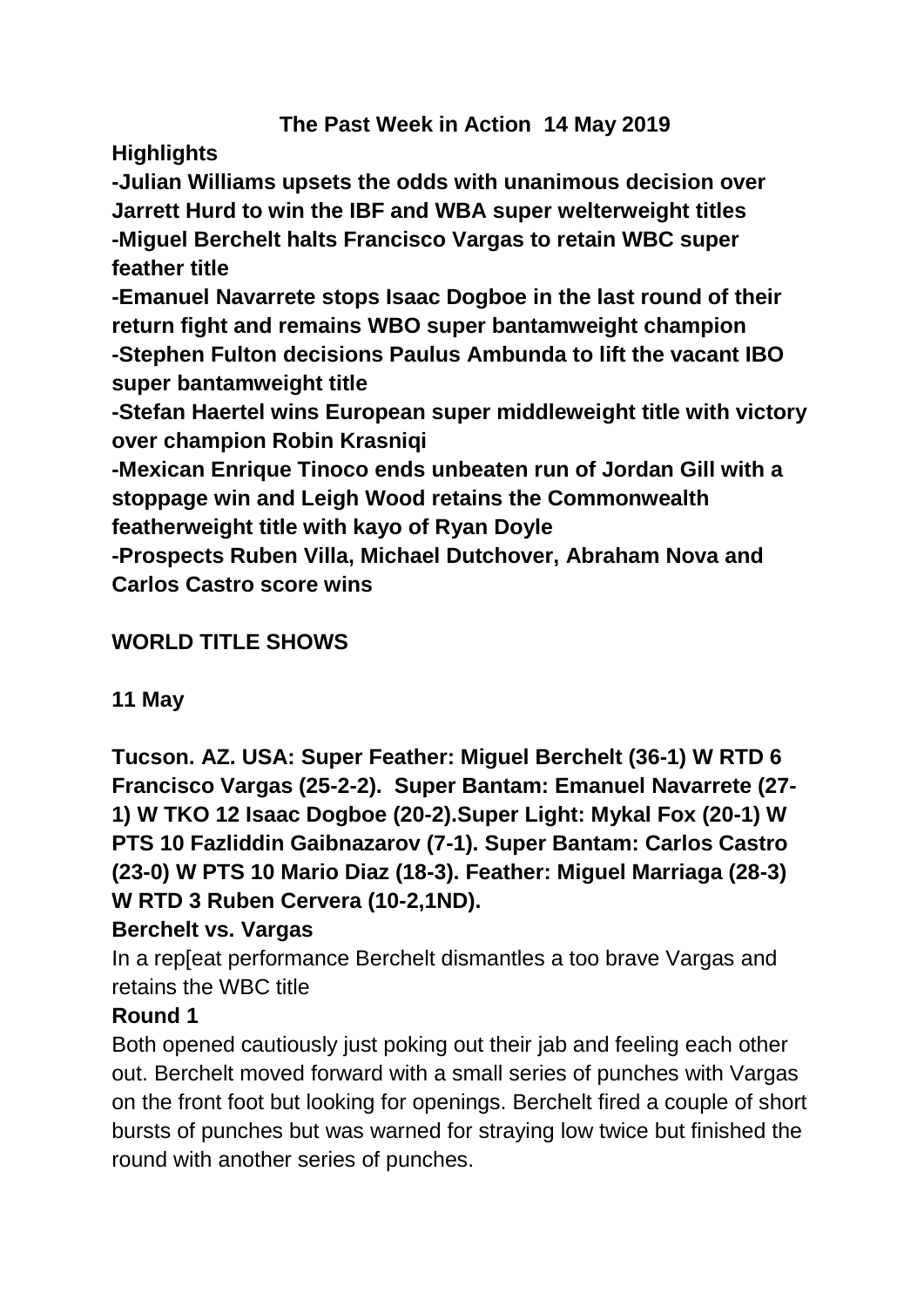# **Score: 10-9 Berchelt Round 2**

Vargas had been a step behind Berchelt in the first but he upped his pace cutting off the ring and scoring with strong jabs. Berchelt was circling the perimeter of the ring and again firing fast combinations. He wasn't loading up on them but they were getting through, Over the second half of the round it was toe-to-toe stuff with both firing hooks and uppercuts with Berchelt not so accurate but throwing and land more.

### **Score: 10-9 Berchelt Berchelt Berchelt Berchelt Berchelt Berchelt Round 3**

Vargas continued to roll forward crouching behind a high guard willing to walk through Berchelt's punches to get inside. Berchelt was firing clusters of combinations and already there was signs of swelling on the face of Vargas from the hooks and uppercuts he was walking onto.

### **Score: 10-9 Berchelt Berchelt Berchelt** 30-27 **Round 4**

Berchelt once again was making Vargas pay a heavy price for coming forward. The champion was getting through with bursts of five or six punches with Vargas occasionally stopped in his tracks, After Berchelt landed every one of an eight-punch burst Vargas fired right back but his face was showing lumps and bumps.

# **Score: 10-9 Berchelt Berchelt Berchelt Berchelt**

# **Round 5**

Vargas had some success at the start of this round it looked as though Berchelt had thrown so many punches that he was dialling back on his output allowing Vargas to score with hooks and straight rights. He had Berchelt pinned to the ropes for a spell and although Berchelt began to let his punches fly late in the round Vargas did enough to edge it.

### **Score: 10-9 Vargas Berchelt 49-46 Round 6**

Despite his success in the fifth the face of Vargas was now red raw and there was a swelling under his left eye that was obscuring some of his vision. In a brutal round Berchelt pounded on a too courageous Vergas connecting with hooks to the body and head with Vargas at times like a man caught in a storm with nowhere to hide.

# **Score: 10-9 Berchelt Berchelt Berchelt** 59-55

Vargas team retired their man.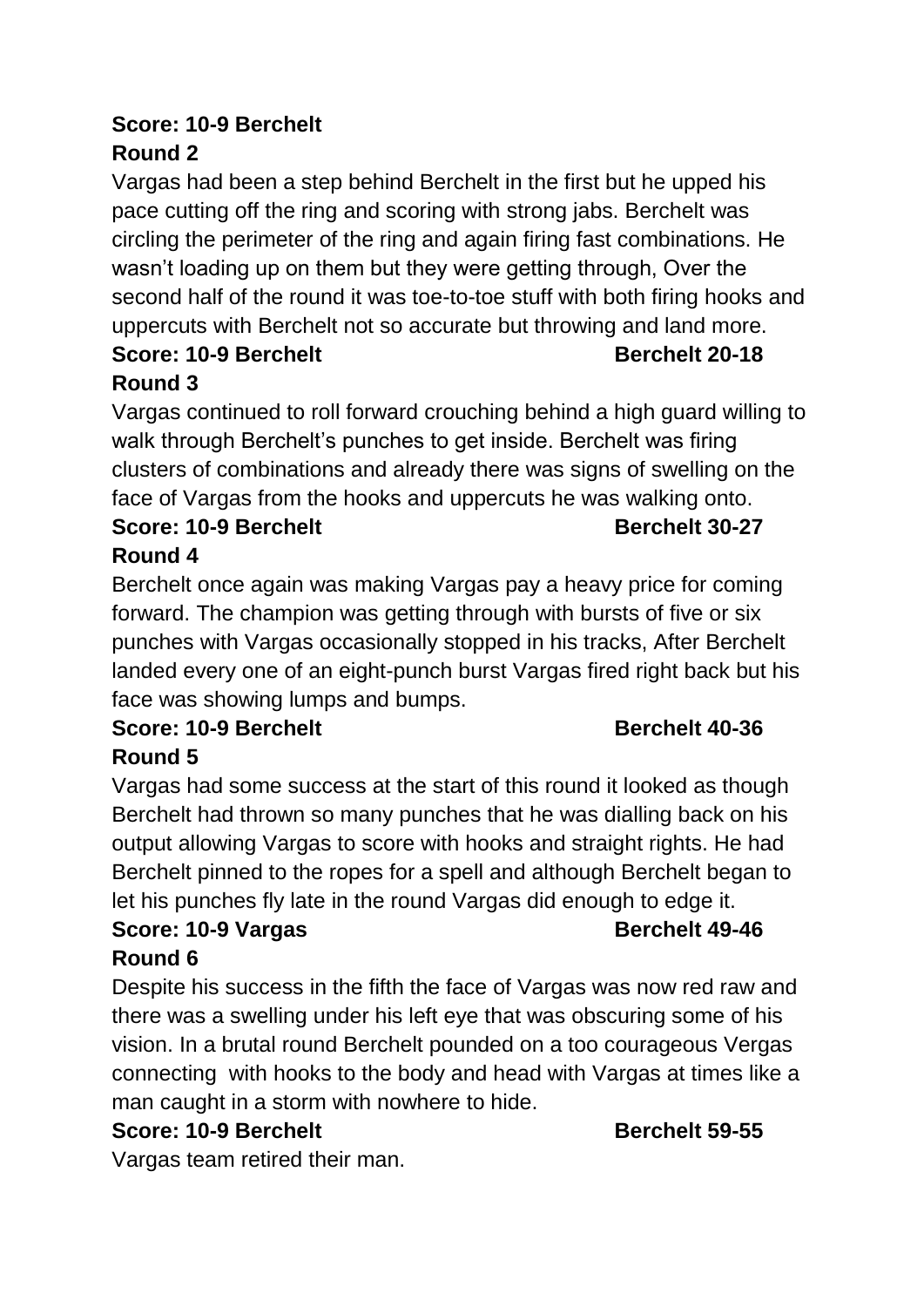An imperious display by Berchelt. His combination punching was hugely impressive and he was too quick for Vargas. This was his fifth defence of the WBC title and win No 32 by KO/TKO, At 27 Berchelt seems to get better and better. He is now looking to take on the winner of Masayuki Ito's WBO title defence against Jamel Herring on 19 May to unify the WBC and WBO titles. Vargas was his No 1 challenger so he has cleared any mandatory obligations, At 34 it is difficult to see where Vargas goes from here. He took a savage beating and his tactics of pressurising and wearing Berchelt down never really looked like working. He showed incredible bravery taking the punishment he did but bravery was not enough.

### **Navarrete vs. Dogboe**

Navarrete retains the WBO title with stoppage of courageous but outclassed Dogboe

### **Round 1**

Navarrete was in the groove immediately circling Dogboe using his much longer reach to spear Dogboe with jabs and landing short left hooks. Dogboe had to lunge with his and overreach with his attacks as with his much longer stride Navarrete was able to get out of range quickly. Dogboe landed a couple of hooks but Navarrete was peppering him with jabs and left hooks.

### **Score: 10-9 Navarette**

### **Round 2**

Dogboe did much better in this round. He started out scoring with jabs and as the round wore on was connecting with hooks. Navarrete was changing guards and continuing to pierce Dogboe's defence with jabs and connecting with long swinging hooks. His more accurate work gave him the round as he rocked Dogboe with a left hook and with another long left opened a cut on the right eyelid of Dogboe.

### **Score: 10-9 Navarrete Navarrete Navarrete** 20-18 **Round 3**

Early in the round a left hook to the temple knocked Dogboe into the ropes and Navarrete pounded on the Ghanaian with rights and left hooks. For a while it looked as though Navarrete was going to finish the fight but Dogboe held and threw enough punches to make it to the bell but it had been one-sided round/.

### **Score: 10-9 Navarrete Navarrete 30-27**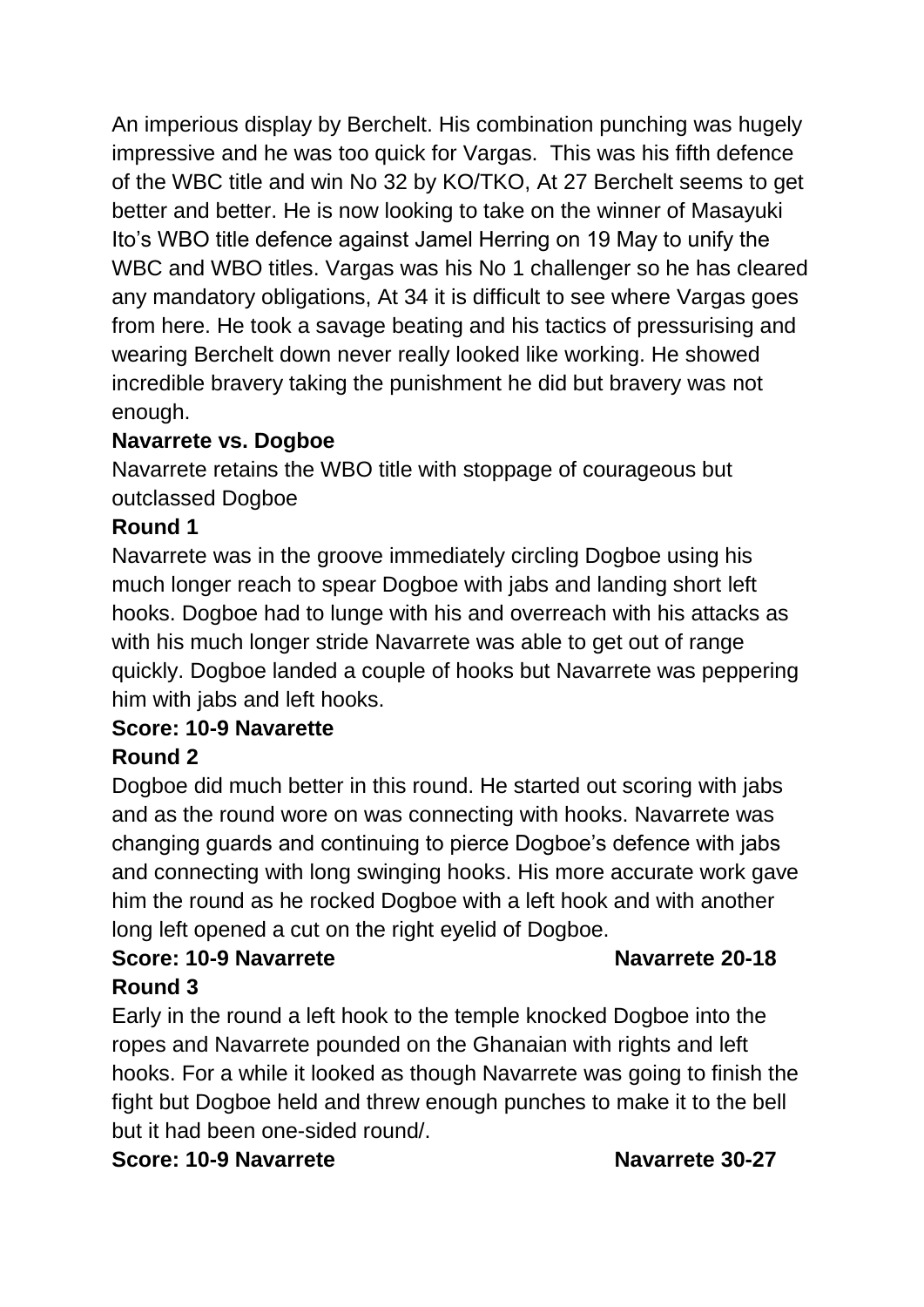# **Round 4**

A confident Navarrete was now the one marching forward but he was being careless and missing too often with his punches. Dogboe connected with some counters but just before the bell was under fire from a series of left hooks from Navarrete.

# **Score: 10-9 Navarrete Navarrete 40-46 Official Scores: Judge Jerry Martinez 40-36 Navarrete, Judge Pat Russell 40-36 Navarrete, Judge Zachary Young 40-36 Navarrete Round 5**

Dogboe's best round so far. His swarming attacks were getting him inside where he was scoring with hooks to the body. Navarrete's punch output dropped dramatically and again he was too casual and inaccurate with his punches.

### **Score: 10-9 Dogboe Navarrete 49-46 Round 6**

Navarette tightened things up in this round. He was more controlled with his punches and soon had Dogboe backing up under a series of hooks and landed a crunching left hook to the body. With Dogboe hurt Navarrete landed more punches with Dogboe lurching head first into the ropes to escape the storm. Effectively the ropes stopped Dogboe from going down so the referee applied a count. Again it looked as though Navarrete was on the cusp of a stoppage as he drove Dogboe around the ring but Dogboe made it to the bell.

### **Score: 10-8 Navarrete Navarrete 59-54 Round 7**

Navarrete's dominance was total now; He was walking forward throwing long punches with Dogboe constantly on the retreat and only fighting in short ineffective bursts. Navarrete was now much more accurate connecting with almost 50 % of the punches he threw.

### **Score: 10-9 Navarrete Navarrete 69-63 Round 8**

Dogboe flurried with some punches at the start of this round but Navarrete was soon driving him back with hooks and uppercuts. Dogboe again tried to march forward but he was being met with some hefty counters and was shaken with a left hook at the bell.

**Score: 10-9 Navarrete Navarrete 79-72**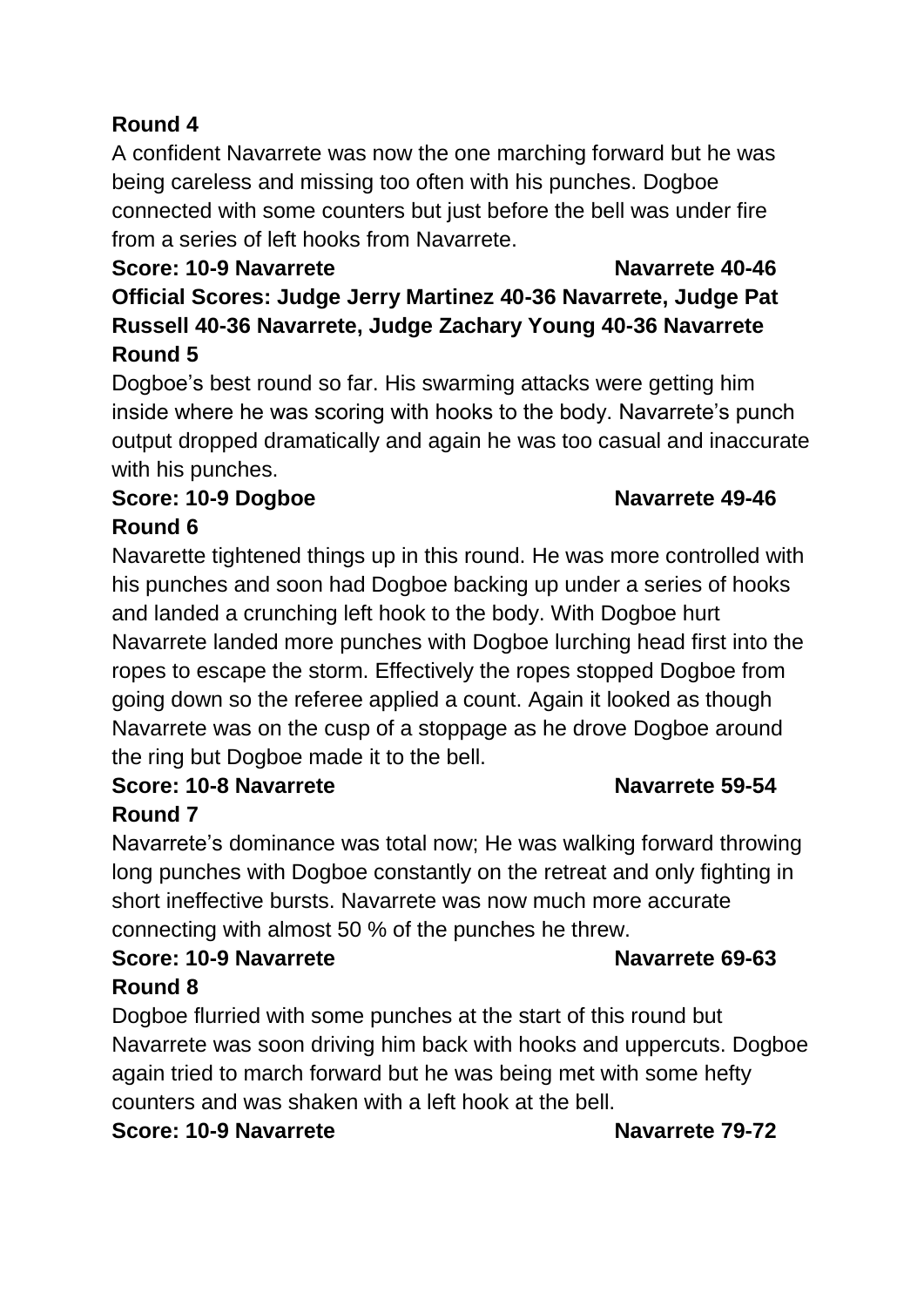# **Official Scores : Martinez 79-72 Navarrete, Russell 79-72 Navarrete, Taylor 79-72 Navarrete**

# **Round 9**

A painful round for Dogboe. After his usual early fire Dogboe was then under pressure and being caught consistently with hooks and uppercuts. Navarrete piled on the pressure and twice drove Dogboe into the ropes and with Dogboe stumbling and swaying he only just survived.

# **Score: 10-9 Navarrete Navarrete 89-81 Round 10**

No one could doubt the courage and determination of Dogboe but he was taking a beating. In this round it was Navarrete doing the scoring but by the process of some clever defensive work and lots of movement Dogboe largely stayed out of trouble.

### **Score: 10-9 Navarrete Navarrete 99-90**

## **Round 11**

Dogboe attack more often in this round but was swinging wildly and walking onto punches. As the round close Navarrete scored with heavy punches and Dogboe was in trouble and pinned to the ropes.

### **Score: 10-9 Navarrete Navarrete 109-99 Round 12**

Dogboe tried to stage a strong finish but a series of head punches had him backed into a corner and another volley saw him sag at the knees. He slumped into the ropes and down on one knee. The referee gave him an eight count and was ready to let the action continue but that would have been wrong and Dogboe's corner man climbed on the ring apron to get the fight stopped.

When these two met in December Navarrete had been a clear winner but the scores were close. This time Navarrete was just too big, too strong and punched too hard for Dogboe. The former champion from Ghana at 5'2" was never able to compete physically against Navarrete but he showed in wins over Javier Chacon, Cesar Juarez and particularly Jesses Magdaleno that he is a top quality fighter and at 24 will be back looking for another title shot.

### **Fox vs. Gaibnazarov**

Fox hands Rio gold medal winner Gaibnazarov his first pro loss with a close but unanimous decision. When Fox uses his freakish 6'3 ½" height and companion reach he can be a difficult opponent for any fighter. He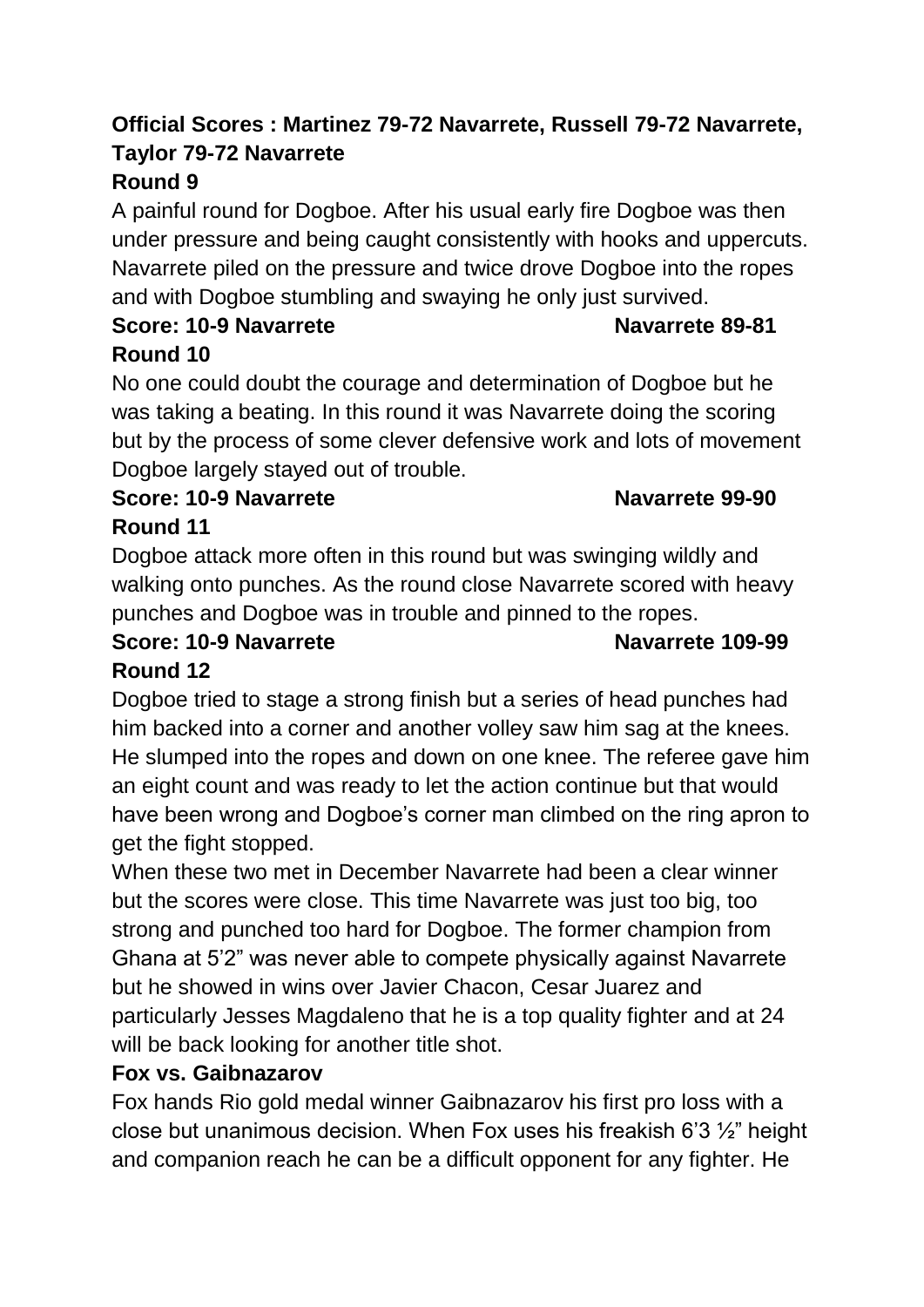failed to use those assets against 5' 10  $\frac{1}{2}$ " Shohjahon Ergashev in February but against Gaibnazarov who is only 5'6 ½" he was much more effective. The Uzbek southpaw had problems scoring effectively and Fox also had a busier work rate. In addition Gaibnazarov was his own worst enemy dropping points for holding in both the seventh and eighth rounds which would have made things much closer. Scores 95-92 twice and 95- 93 for Fox. Southpaw Fox,23, just lacks power and seven of his last eight wins have been decisions and that will be a drawback against more experienced opposition. The difficulty in dealing with Fox's physical edges and moving up to ten rounds was probably too much of a challenge for Gaibnazarov at this stage of his pro career but it should be only a temporary set-back.

### **Castro vs. Diaz**

Castro continues his emergence as a good prospect with comprehensive victory over Mexican Diaz. Castro was just too good and too busy for Diaz. He floored Diaz in the second round and controlled the action working everything of an educated jab that Diaz never really found an answer to. Scores 100-89 twice and 98-91. The 25-year-old fighter from Phoenix retains the WBC Continental Americas title . His winning run and an impressive victory over 32-1 Genesis Servania in February have him rated IBF 9(8)/ WBC 9. Diaz, 24, capped a fourteen bout winning streak with a victory over 28-1Rayota Whitfield before being stopped in June last year by Erik Ruiz.

### **Marriaga vs. Cervera**

With three world title shots behind him already you would think Marriaga would be satisfied. However since they were all losses he is obviously hoping to make it fourth time lucky. Body punches put paid to late substitute Cervera. Both fighters were on the floor in this one. Marriaga came close to ending the fight in the second when he sent Cervera to the floor but fellow-Colombian Cervera survived. Not for long. There was a slight hiccup for Marriaga when he went down whilst trading punches with Cervera in the third. He was not hurt and he was up quickly and continued to bang away at Cervera's body and it was no surprise when Cervera did not come out for the fourth. The 32-year-old Marriaga has lost to Nicholas Walters, Oscar Valdez and Vasily Lomachenko in title fights but as he is still rated WBC 6 and WBO 9 and with his record in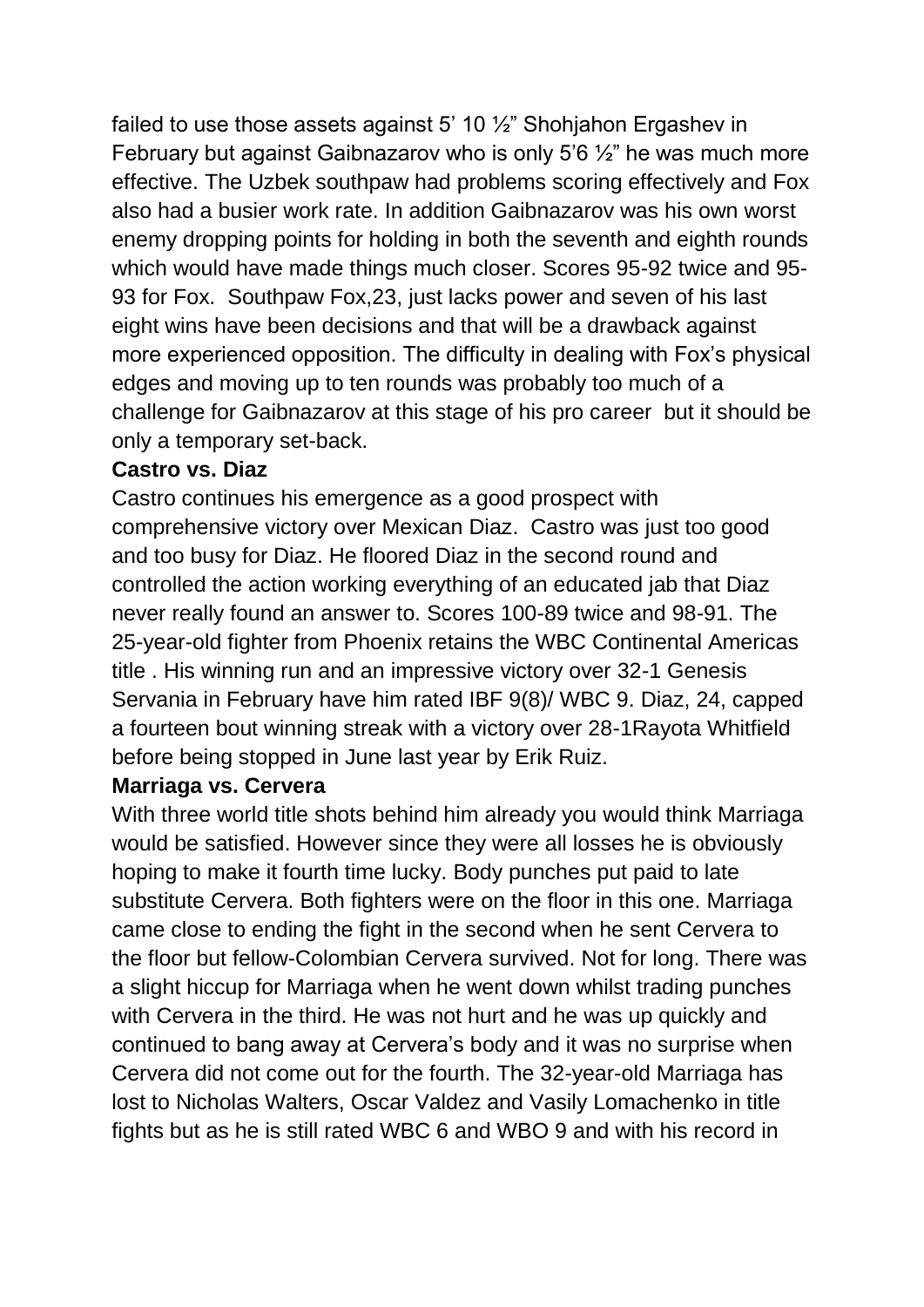title fights he could yet land another title bout as very beatable challenger.

# **Fairfax, VA, USA: Super Welter: Julian Williams (27-1-1,1ND) W PTS 12 Jarrett Hurd (23-1). Super Bantam: Stephen Fulton (16-0) W PTS 12 Paulus Ambunda (27-3). Super Light: Mario Barrios (24-0) W KO 2 Juan Velasco (20-2). Middle: Matvey Korobov (28-2-1) DREW 10 Immanuwel Aleem (18-1-2). Super Fly: Alexandru Marin (18-0) W PTS 10 Luis Concepcion (37-8).** 22

# **Williams vs. Hurd**

The heavy punching champion was a big favourite to retain his titles but Williams fought a clever fight boxing on the outside in some rounds and going toe-to-toe in others with Hurd one-dimensional and unable to adapt to those tactics and ending up a clear loser.

## **Round 1**

Confident start from Williams. He was quicker and more accurate with his jab and following in behind it with straight rights, Hurd was cautious and mainly looking to counter with Williams just that bit sharper.

# **Score: 10-9 Williams**

### **Round 2**

Pressure from Hurd made Williams fight inside and he was using upper body movement to make Hurd miss and connecting with short hooks. Hurd was taking away the jab of Williams but paying for it as Williams outscored him inside. The tactic was not working for Hurd and Williams landed an overhand right and two left hooks and Hurd fell to the canvas. He was up quickly but shaken. Williams pinned Hurd to the ropes and unloaded with heavy punches but Hurd managed to duck and weave through the few seconds to the bell

# **Score: 10-8 Williams Williams 20-17**

# **Round 3**

Williams tried to carry on where he had left off in the second and landed some crisp shots. Hurd again took the fight inside and this time he was scoring with thumping body punches and uppercuts. The action was about level until Hurd connected with a hard right cross that shook Williams and from then Hurd was coming forward and doing the scoring.

### **Score: 10-9 Hurd Williams 29-27 Round 4**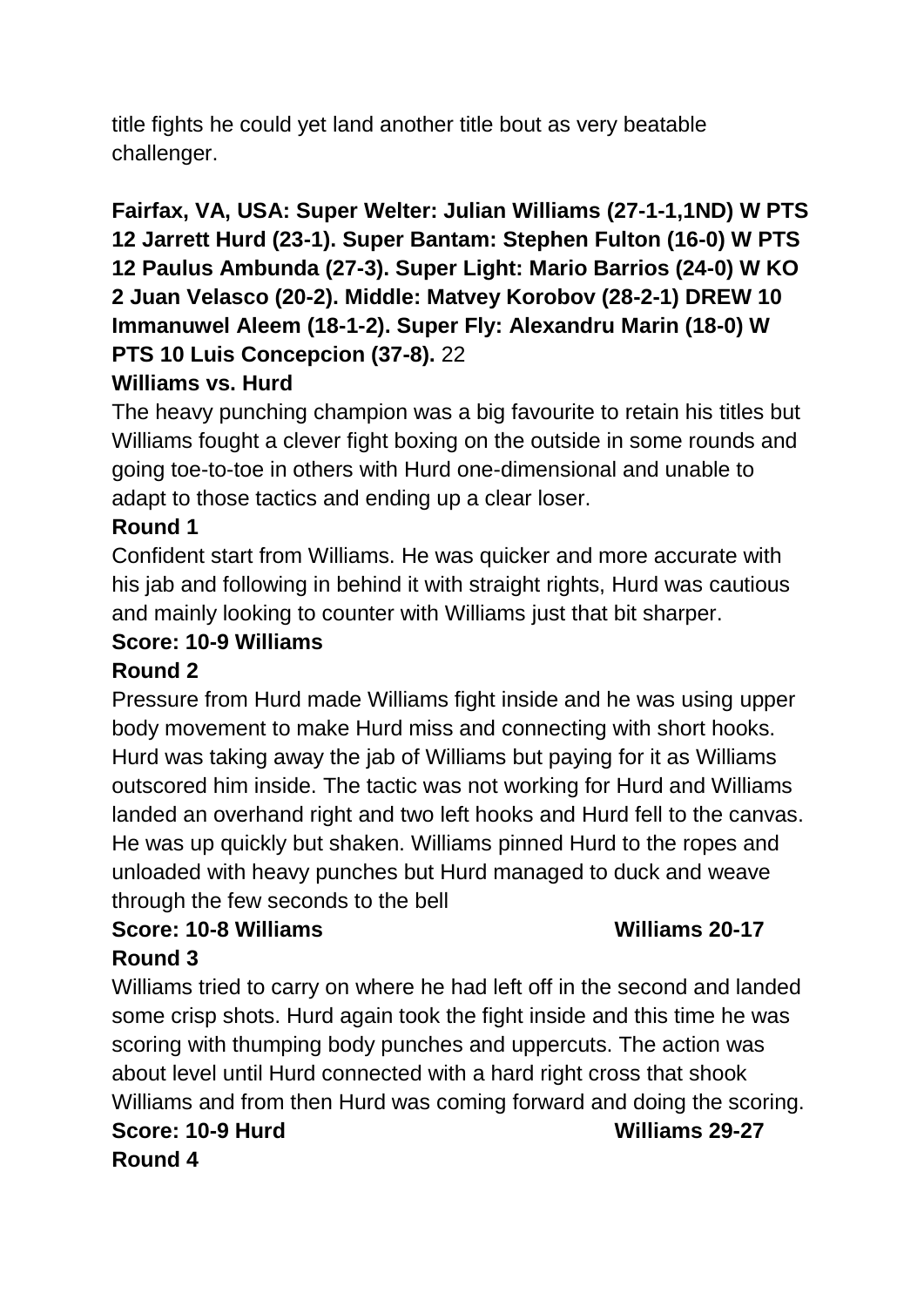They traded jabs at the start with Williams quicker and more accurate. They then brawled for the rest of the round. Williams was cleverly smothering Hurd's work and finding space to land with hooks and uppercuts to clearly take the round.

# **Score: 10-9 Williams Williams 39-36**

**Official Scores: Judge Robin Taylor 39-36 Williams, Judge Steve Weisfeld 39-36 Williams, Judge Alfredo Polanco 39-36 Williams Round 5**

Three minutes of toe-to-toe brawling in this one. Williams did the better work early but over the last minute Hurd was landing thudding hooks and uppercuts and dominated that period.

# **Score: 10-9 Hurd Williams 48-46**

# **Round 6**

Hurd made a blazing start to this round bombing Williams with powerful jabs and right crosses. Williams moved inside and for a while he was outscoring Hurd but Hurd again staged a strong finish with Williams under pressure. It had been anticipated that Hurd would be too strong for Williams and fight had begun followed that script over the last two rounds.

# **Score: 10-9 Hurd Williams 57-56**

# **Round 7**

Williams brilliantly re-wrote the script in this one. He went back to what had worked so well for him in the first round. He was stabbing jabs into Hurd's face then moving refusing to be dragged inside. He was cleverly changing angles and connecting with quick punches and getting away before Hurd could counter

# **Score: 10-9 Williams Williams 67-65 Round 8**

Williams scored with some jabs and suddenly Hurd backed off pawing at his left eye. Williams strode forward driving Hurd to a corner and pounding him with punches. Hurd fought his way of the ropes and did some good work inside but Williams landed a crisp uppercut that had Hurd backing off and it was Williams doing the scoring at the bell. Hurd was cut over his right eye but still seemed concerned about his left eye. **Score: 10-9 Williams Williams 77-74 Official Scores Taylor 77-74 Williams, Weisfeld 77-74 Williams. Polanco 77-74 Williams**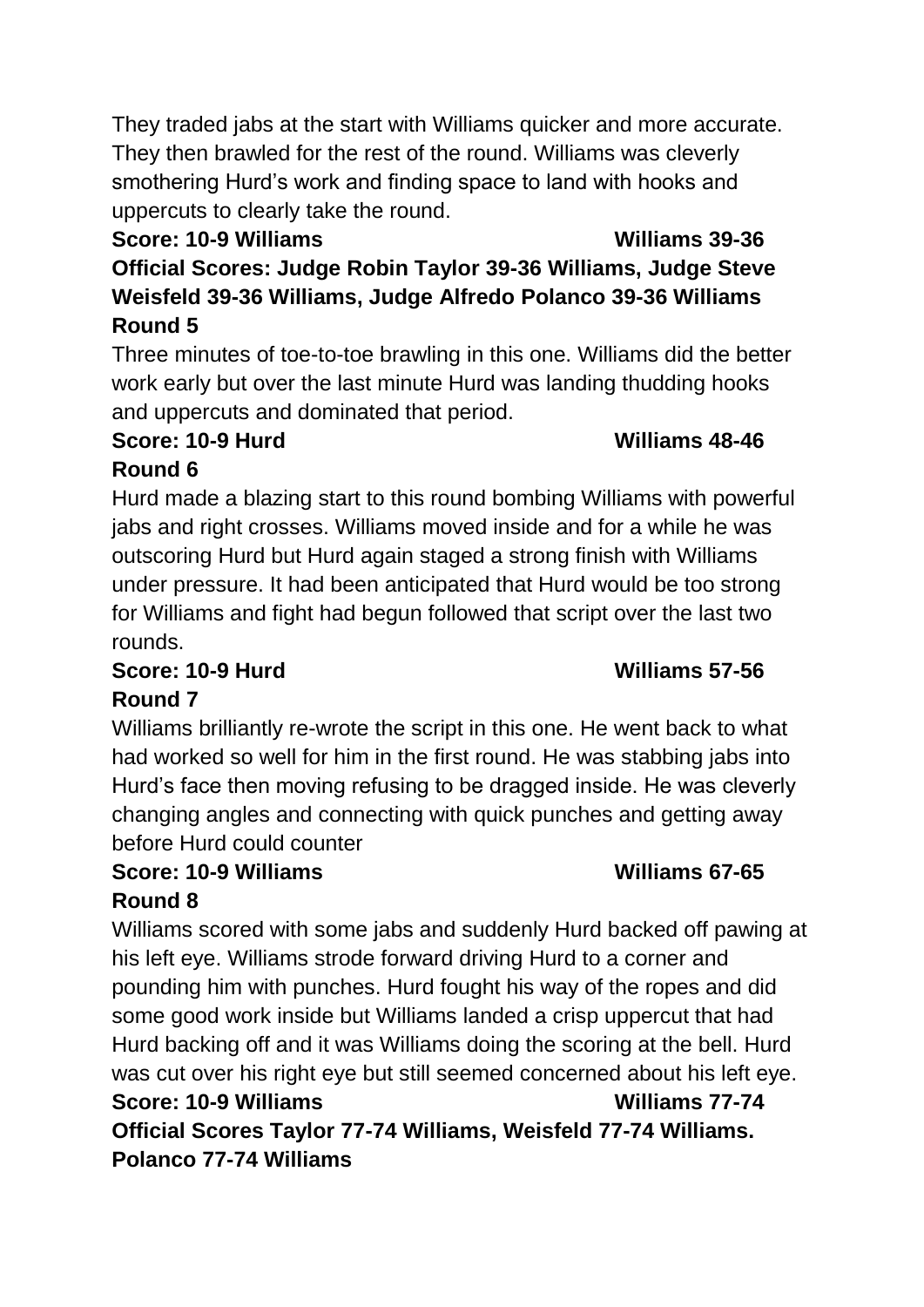# **Round 9**

Hurd opened this one with a big attack throwing long straight shots. Williams went back to jabbing and moving and then went inside and got the better of the exchanges with short hooks. Hurd banged back but was rocked by an uppercut and taking punishment before firing back at the bell. A round for Williams but really the first round that was close.

### Score: 10-9 Williams **Milliams** 87-83 **Round 10**

Back to the brawl. It was close-quarters work all the way. Both were connecting with clubbing shots but Williams was outlanding Hurd and looked the stronger of the two. He did enough to take the round.

### **Score: 10-9 Williams Williams 97-92**

# **Round 11**

Williams round. He outboxed Hurd early and then when he went inside his punches were shorter and more accurate. He was the stronger man pushing Hurd back and clipping Hurd with uppercuts. Hurd banged back at the end of the round and looked to have hurt Williams with a right.

# **Score: 10-9 Williams Williams 107-101**

# **Round 12**

This had been a tough, gruelling contest and both guys had the cuts and bruises to show that with Hurd cut over both eyes and Williams with a swelling under his left eye. Hurd attacked early but he was tired and Williams was soon opening him up with short uppercuts inside and driving Hurd back. Both were tired but Williams remained the more accurate and took the round.

### **Score: 10-9 Williams Williams 117-110**

# **Official Scores: Taylor 115-112 for Williams, Weisfeld 115-112 for Williams and Polanco 116-111 for Williams.**

I saw it wider than that but as with the judges I saw Williams a clear winner. The 29-year-old "J Rock" from Philadelphia had been stopped by Jermell Charlo for the IBF title in 2016 but had rebuilt with wins over Ishe Smith and Nat Gallimore and now he holds the |IBF, WBA and IBO titles and deservedly so. The first two spots in the IBF ratings are now vacant as nobody in their top 15 has beaten a rated contender and Kell Brook is the No 1 in the WBA ratings but at this time it is not known if Brook wants to go down that route. Hurd has said there is a return clause which he intends to claim so they could go again later this year. Hurd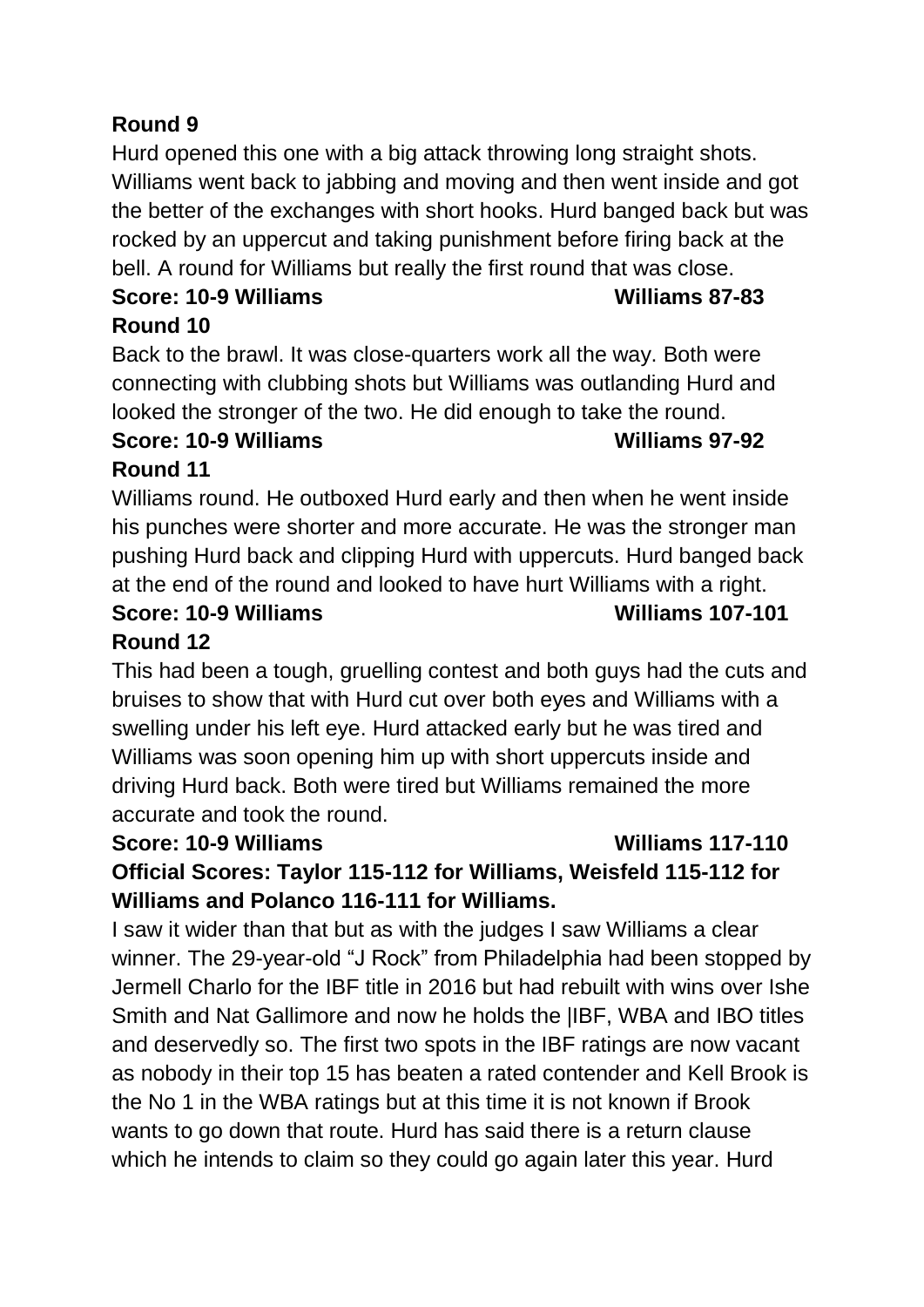had brushed aside Tony Harrison, Austin Trout and Jason Welborn in IBF title fights and taken a split verdict over Erislandy Lara and if he can return to that form he could well win any return match.

### **Fulton vs. Ambunda**

Fulton ensures that two Philadelphia boxers come away from this night as champions. Fulton collected the IBO belt with a resounding victory over Namibian veteran Ambunda. The Namibian was making the first defence of the IBO title in his second reign as champion. Fulton grabbed his big chance here by outboxing Ambunda. Fulton was faster, set a higher work rate and worked well behind a classy jab. He led from the start and never allowed the slower Namibian to get into the fight. Fulton floored Ambunda with a right in the eighth and won every round. Scores 120-107 for Fulton from all three officials. In theory this was a big step up for 24-year-old Fulton who had only faced very modest opposition and been in only one ten round fight but he was an Elite level amateur and a former National Golden Gloves champion. For 38-year-old Ambunda it was a clear sign that he is way past his best. He hit a peak when winning the WBO title with an upset victory over Thai Pungluang in 2013 and had picked up the IBO title a couple of times but this was by far the widest margin in any of his losses.

### **Barrios vs. Velasco**

Barrios destroys Velasco with a wicked body punch. In the opening round Barrios did most of the scoring. He was more mobile with much quicker hands finding gaps for his jabs and straight rights and Velasco was limited to connecting with a few jabs. Barrios was probing with his jab in the second and then as Velasco stepped in with a punch a lightning-quick left to the body and a right to the head dropped him. It was the body punch that effectively ended the fight with the right being surplus to requirements. Velasco dropped to the a kneeling position with his head touching the canvas. He was in some deep pain and never looked like getting up. It can be argued that on the basis of the opposition he has faced that the WBA's rating of Barrios as No 1is a travesty but the 23-year-old from San Antonio oozes class and power and he will probably get a title shot later this year when the WSSB super light tournament finishes and the picture at super light becomes clearer. Second loss by KO/TKO for Velasco who was stopped by Regis Prograis in eight rounds last July.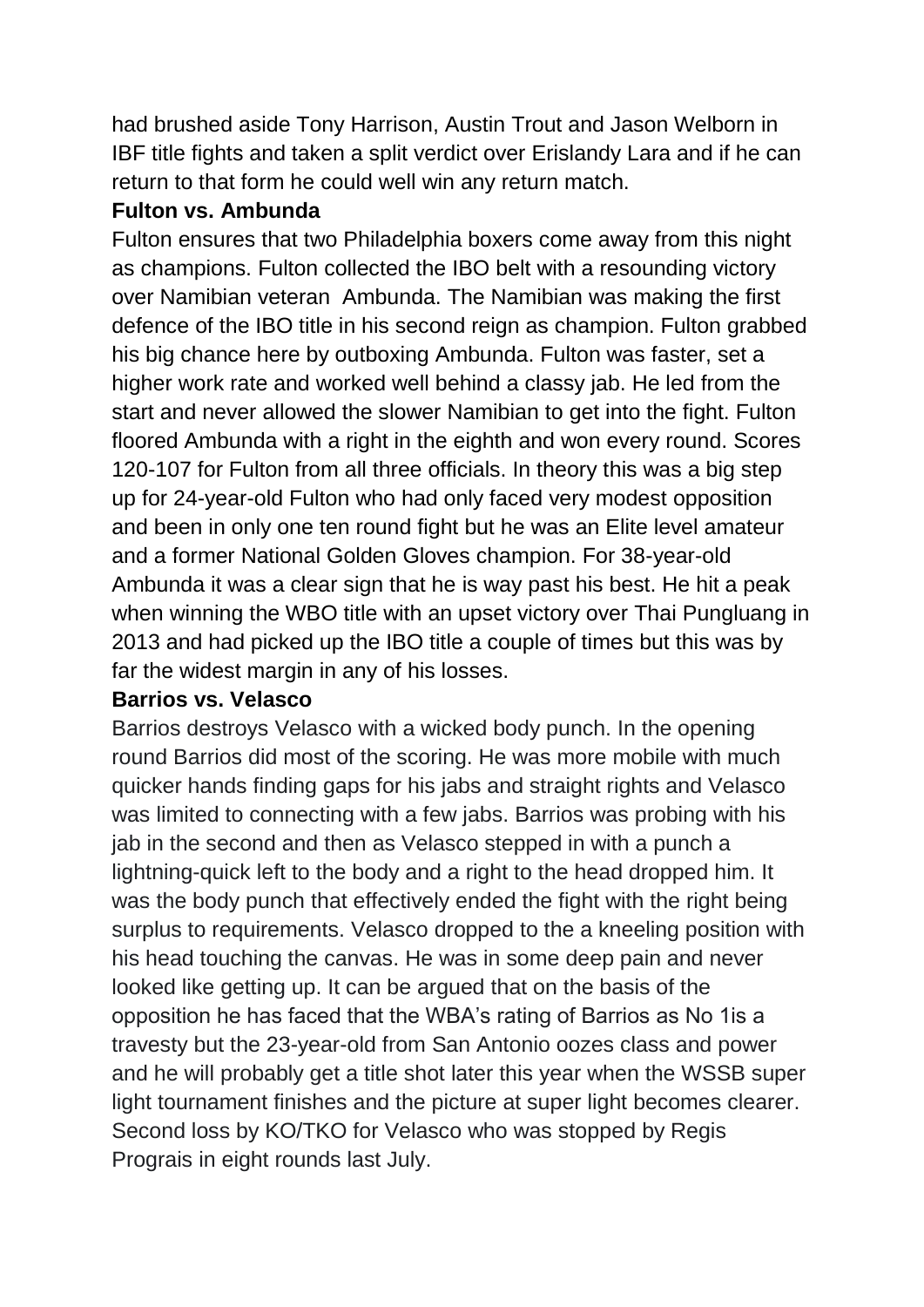### **Korobov vs. Aleem**

After initial elation at being declared the winner of this one Korobov suffers the disappointment of having the result changed to a draw after a mistake was made in the scorecards. Korobov made the better start taking the first two rounds being accurate with his right jab and landing some straight lefts to the body. Aleem was not committing to his jab and falling short. Aleem pressed his attacks more in the third but Korobov was boxing smartly and countering accurately. Aleem went down late in the round but it was due to being off balance so no count. Aleem continued to come forward in the fourth and landed some punches inside but Korobov was scoring more. Aleem was getting past Korobov's jab in the fifth and sixth and scoring with short burst of punches inside but Korobov hit back strongly at the end of the sixth and had Aleem in trouble from a series of head punches. The seventh was a close round with neither dominating but Korobov looked to be well ahead. Aleem upped his pace in the eighth with Korobov slowing but still countering well. Aleem finished the round strongly to take it. Aleem finally had some momentum and he was connecting with hooks from both hands with Korobov staggering with exhaustion and his work rate dropping. Aleem had a big last round driving Korobov back and rattling him with hooks to the head. A strong finish by Aleem. As above Initially Korobov was declared the winner by majority decision. After the fighters had left the ring a check of the scorecards revealed an error and the result was changed to a majority draw. Scores 95-95 twice and 97-93 for Korobov. For me the last score was a better reflection of the action. Both of Korobov's losses have come in title fights. He was beaten by Andy Lee for the vacant WBO middleweight title in 2014 and by Jermall Charlo for the interim WBC title in December last year. At 36 time is running out for Korobov and currently his only ranking is No 14 with the WBC so his chance has probably passed. Local fighter Aleem, 25, is No 15 with the WBC. He suffered a big set-back losing on a third round kayo against Hugo Centeno in 2017. In May last year he stopped Juan De Angel so this was his first fight in twelve months.

### **Marin vs. Concepcion**

Marin gets tight decision over the more experienced Concepcion. The taller Marin (5'7" to 5'2") was naturally more comfortable working on the outside with Panamanian Concepcion using his experience to get by the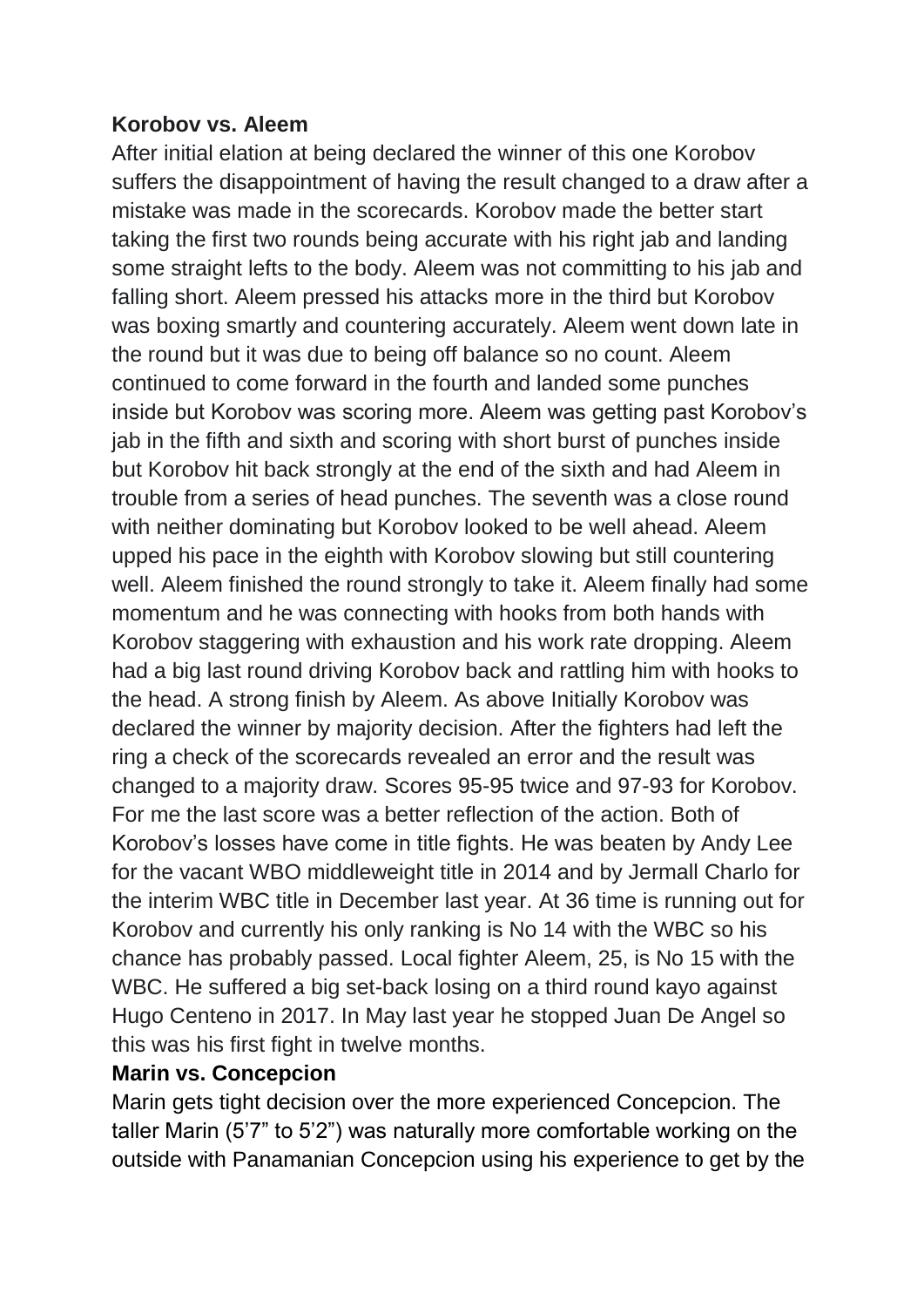longer reach of the Romanian to score with hooks inside. It was a fastpace fairly even fight . Marin boxed skilfully at distance with a strong jab and walked Concepcion onto some sharp counters. Concepcion kept coming forward looking to draw Marin's jab and then get past it inside and fire hooks to the body. Marin built an early lead but under relentless pressure from Concepcion his work became untidy and his punch output fell so that the decision could have gone either way. Scores 96-94 twice and 97-93 all for Marin. I thought Concepcion was worth a draw. Maryland-based Marin was defending the IBO Inter-Continental title and coming off a useful win over Bruno Escalante. Concepcion, 33, is a former WBA champion at flyweight and super flyweight but blew the super flyweight title when he came in overweight for a defence against Khalid Yafai in 2016 and also lost the decision. He has now lost 3 of his last 4 fights.

### **May 13**

**Tokyo, Japan: Flyweight: Moruti Mthalane (38-2) W PTS 12 Masayuki Kuroda (30-8-3).** A real top quality performance by Mthalane sees him retain the IBF title with unanimous verdict over Kuroda. The challenger launches some ferocious attacks early and built a lead with two of the judges seeing him in front after four rounds at 39-37 and the other having them level at 38-38. That's was as good as the night got for Kuroda. From the fifth the sharp punching and solid defence of Mthalane put him in total control. In a masterful display he outboxed the aggressive Kuroda constantly threading jabs through the taller man's guard and firing home quick accurate combinations. Mthalane wound up the pace in round after round controlling the fight with his jab and busting up the face of the challenger and after eight rounds had turned the fight around to lead 77-75 on all three cards. Kuroda put in a big effort in the tenth to try to get back into the fight but it was a last fling as the brilliant little South African swept the last two rounds to finish a clear winner. Scores 116-112 twice and 117-111 all for Mthalane. The 36-year-old from Natal was imperious on the night. He is a former IBF champion having relinquished the title in 2014 rather than defend it in Thailand against Amnat Ruenroeng for a derisory purse. That was a gamble but it paid off with Mthalane winning the IBO title in the same year and making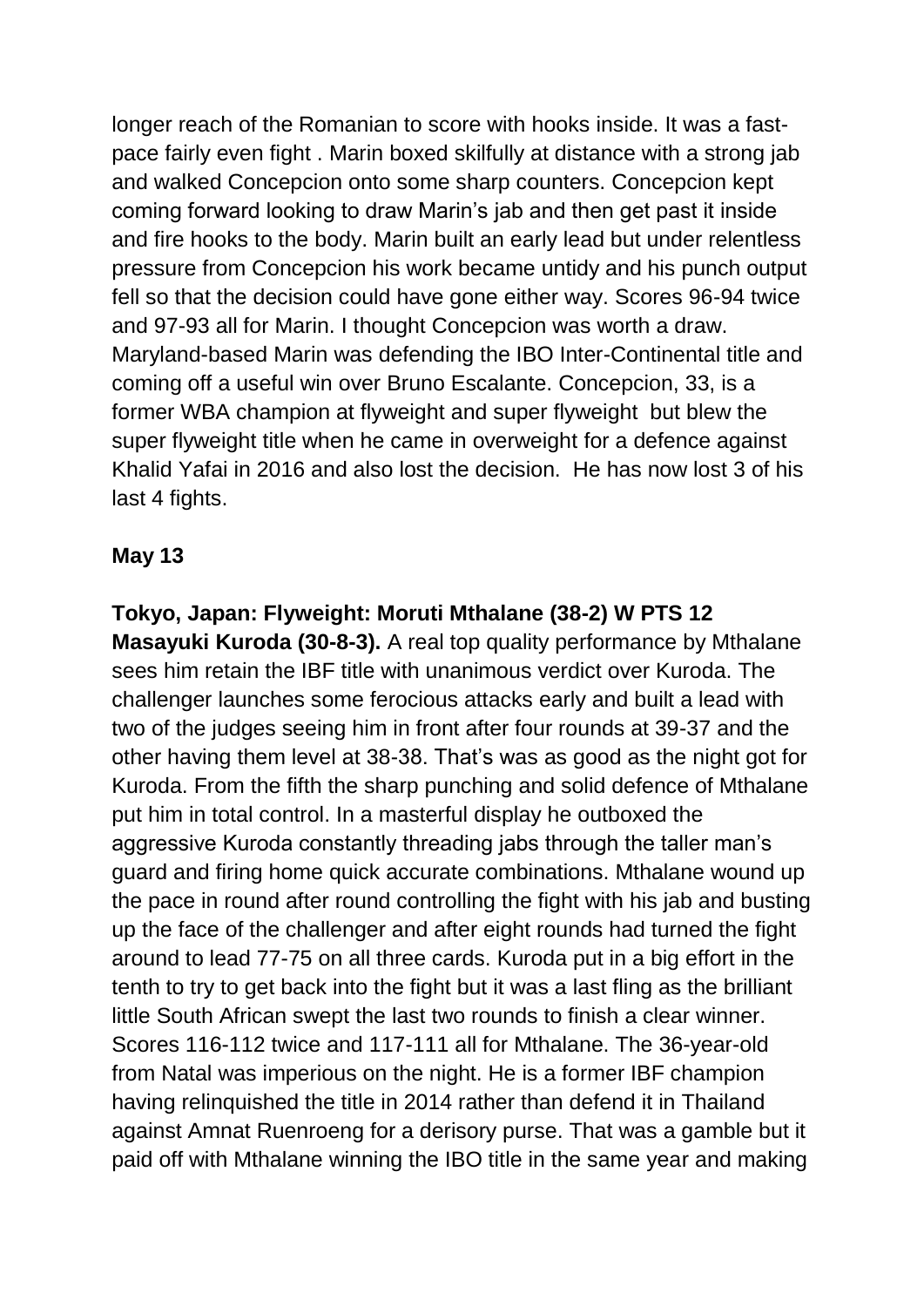three defences before becoming IBF champion again with a victory over unbeaten Muhammad Waseem in July last year. This is his second defence. He is 24-1 in his last 25 fights with the loss being a cuts stoppage against Nonito Donaire back in 2008 and one of the 24 wins being a victory over Zolani Tete who he floored and halted in 2010 in Tete's only inside the distance defeat. Kuroda lost a wide unanimous decision against Juan Carlos Reveco for the secondary WBA title in 2013 but was Japanese champion and had won his last six fights.

### **9 May**

**Toronto, Canada: Super Light: Steven Wilcox (21-3-1) W PTS 10 Roody Pierre Paul (16-5-2,1ND).** Wilcox wins the vacant Canadian title with wide unanimous verdict over Quebecor Paul. The local fighter had considerable physical advantages and they were just too much for Paul to combat. Wilcox was able to work on the outside with his jab and with his much longer legs he was able to frustrate Paul's efforts to get inside with simple movement. Southpaw Paul was more competitive over the middle rounds although still being outscored but then faded again before putting in a vain effort in the last. Scores 100-90 for Wilcox from all three judges. The 29-year-old Wilcox has scored six wins in his last seven fights with the loss being a decision dropped against Darragh Foley in Australia in March last year. Paul, 35, had been on a good run of seven wins and two draws but in his last fight in a dire display he lost a majority decision to Romanian prelim fighter Oszkar Fiko.

**Nakhon Phanom, Thailand: Super Welter: Teerachai (41-1) W TKO 12 Ramadhani Shauri (25-15-1).** Gutsy display by Tanzanian southpaw Shauri as he forces Teerachai to go into the last round for victory. Teerachai had some problems with Shauri's style but gradually wore the African down and had him in deep trouble and shipping punishment in the twelfth when the referee halted the contests. Third low level win over a Tanzanian for Teerachai since suffering an eighth round kayo against Lucas Matthysse for the vacant WBA title in January last year. He had beaten Shauri by nine points on each of the three cards when they fought in 2017 so not sure why they bothered with a return. This was billed as for the WBA South Asian title which is yet another addition to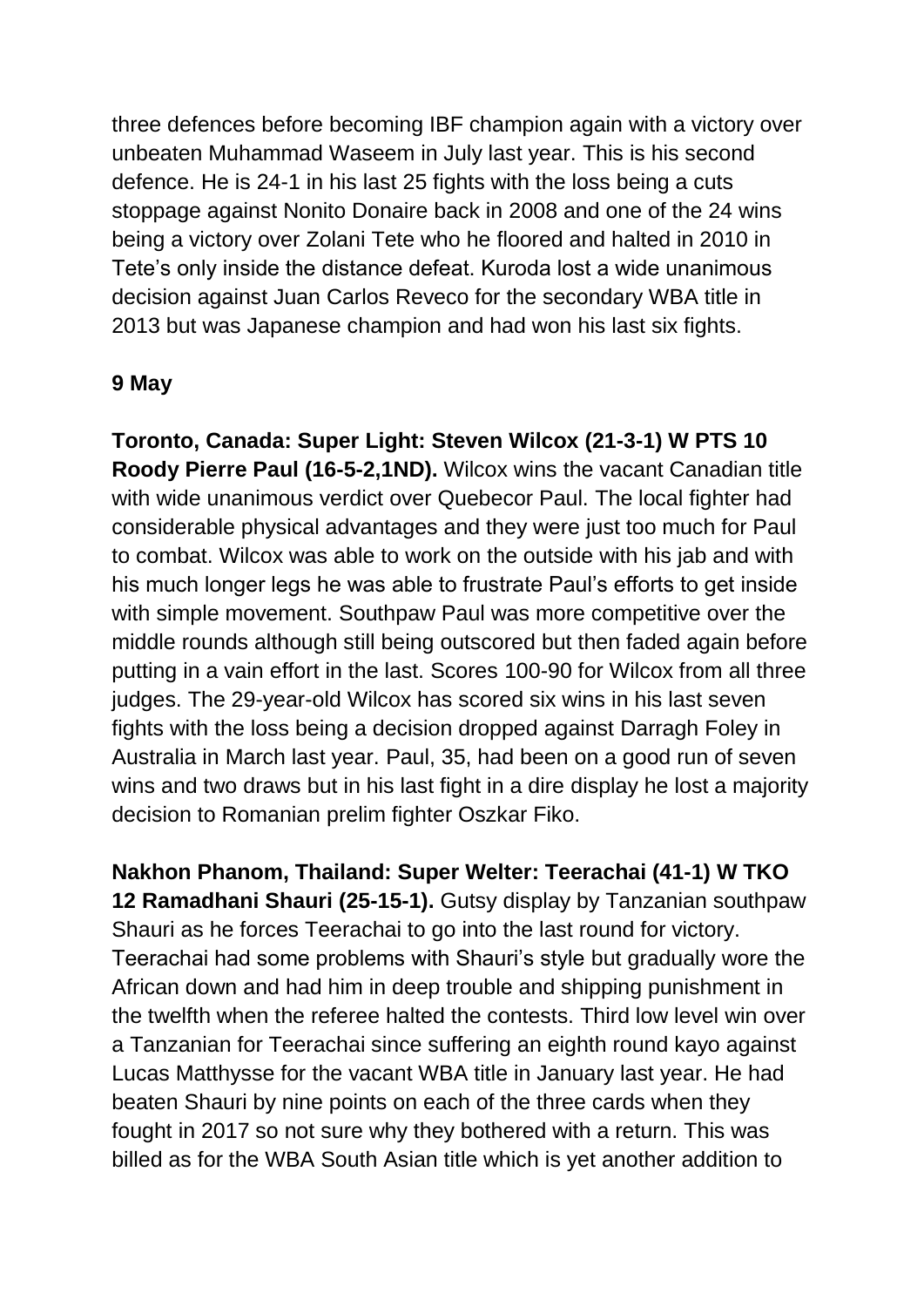the long, long list of invented sanction fee belts. Seventh loss by KO/TKO for Shauri

### **10 May**

# **Nottingham, England: Feather: Enrique Tinoco (18-5-4) W RTD 8 Jordan Gill (23-1). Feather: Leigh Wood (22-1) W KO 10 Ryan Doyle (17-4-1). Super Feather: Stephen Smith (26-4) W PTS 6 Des Newton (7-5). Cruiser: Chris Billam-Smith (9-0) W RTD 3 Yassine Habachi (5- 14-5,1ND). Heavy: Fabio Wardley (7-0) W TKO 3 Dennis Lewandowski (13-4).**

### **Tinoco vs. Gill**

Gill loses his unbeaten tag and his WBA International title as he is floored three times and pulled out of the fight by his team after the eighth round. As expected Gill quickly took control with his better boxing skills and looked comfortable over the first two rounds. The fight changed in the third when a couple of left hooks to the body from Tinoco put Gill down. He beat the count and used his speed to stay out of trouble to the bell. Gill seemed to have recovered as he outboxed Tinoco in the fourth but the Mexican was exerting heavy pressure and he put Gill on the floor again in the fifth with another body punch. As in the third Gill got up and managed to steer his way to the bell. Tinoco was now marching forward throwing heavy punches looking for an upset. Gill was sticking to his boxing and countering well but could not keep Tinoco out and Tinoco's punches had started a swelling by Gill's left eye. Tinoco's pressure paid off again in the eighth as Gill was down again from a body punch and at the end of the round Gill's corner retired their man. Huge set back for the man from Chatteris. A former undefeated Commonwealth champion he had scored wins over Jason Cunningham, Ryan Doyle and Emanuel Dominguez. After the fight Gill revealed that in the lead up to the fight he had suffered from food poisoning and had fractured his right hand in the contest. At 24 he will regroup and come back strongly. Tinoco had weighed 5ozs over the contract weight so could not win the WBA International title. He had lost on points to top prospects Mario Barrios and Devin Haney and will hoping this win leads on to better things. **Wood vs. Doyle**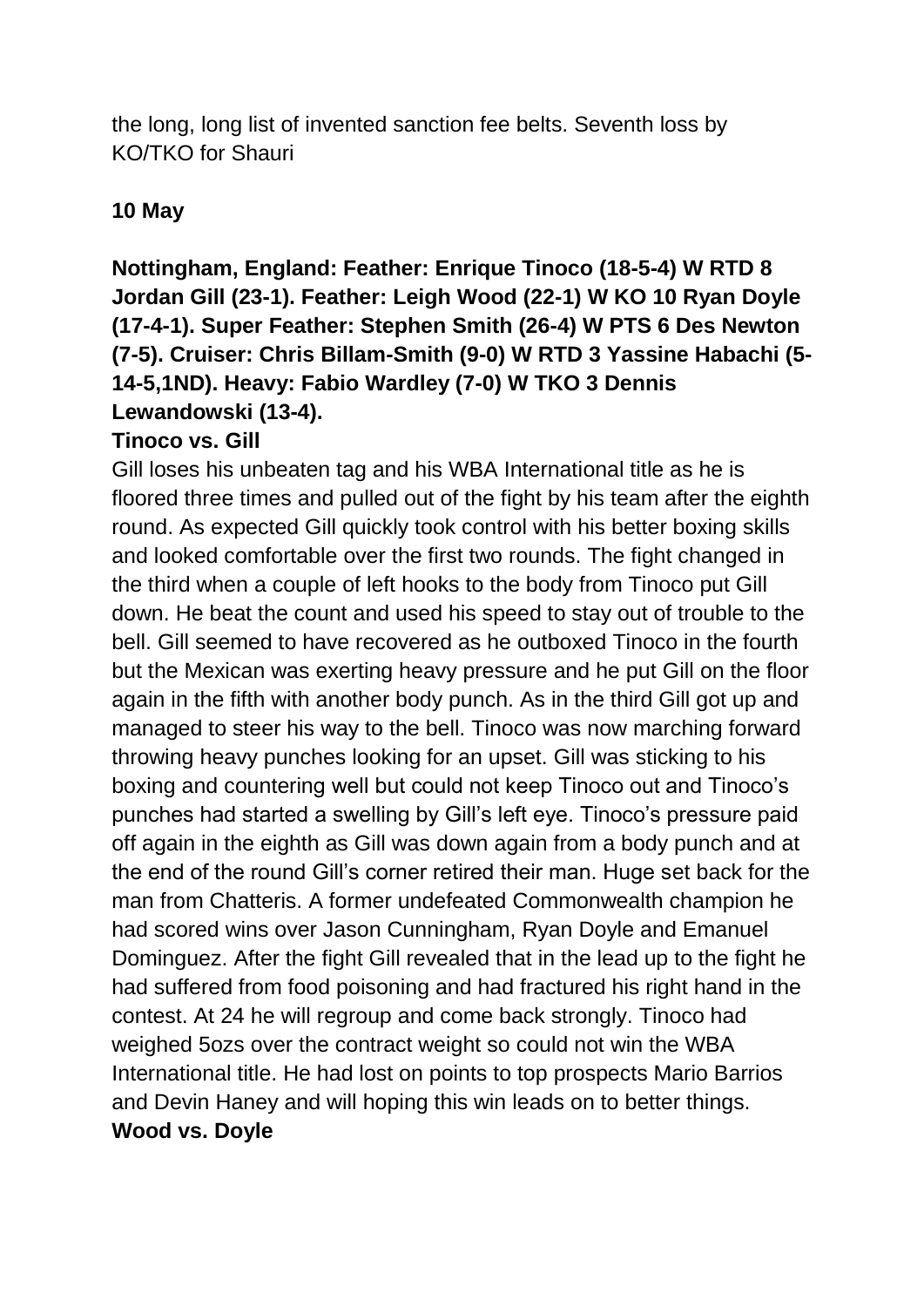Wood retains the Commonwealth title with kayo of Doyle. The fight took a couple of rounds to catch fire and when it did it was Wood who took over. He was outboxing and outlanding Doyle switching guards and finding the target with hard and hurtful punches. By the fifth he was beginning to wear away at Doyle's resistance with shots to head and body. Doyle was soaking up punishment but trying to fight back without success. By the tenth he was ready to go and Wood showered Doyle with punches from both hands before sending Doyle down with a wicked left hook and Doyle was counted out. Local fighter Wood, 30, was defending the Commonwealth title for the first time and gets his twelfth win by KO/TKO. His only loss was to world title challenger Gavin McDonnell in 2014 and this is his eleventh win since then. Former Commonwealth champion Doyle had scored a good win over unbeaten Reece Bellotti but lost to Jordan Gill in October.

### **Smith vs. Newton**

Smith throws his hat in the ring as he returns from inactivity with a win. The former IBF and WBA title challenger was given some useful rounds of work by late substitute Newton. He floored Newton with a body punch in the fifth but the Devon fighter survived and stayed to the final bell. Referee's score 60-54. First fight for Smith, 33, since losing a technical decision against Francisco Vargas in December 2017 when an ear injury forced the fight to be stopped and go to the cards. He will be looking to fight his way to a third title shot. Newton keeps his slate clear of any inside the distance losses.

### **Billiam-Smith vs. Habachi**

Billiam-Smith is emerging as one to watch. "The Gentleman" was much too good for Moroccan Habachi who retires at the end of the third round. The 6'3" Smith, 28, just came up short in the major tournaments as an amateur but has won eight of fights by KO/TKO. He faces his first test when he meets unbeaten Richar Riakporhe in July. Italian-based Habachi is 0-6-4 in his last ten fights.

### **Wardley vs. Lewandowski**

Wardley beats an obese Lewandowski in a farce of a match. All you need to know about Lewandowski is that he is 6'2" and 351lbs. It was like hitting the heavy bag-the very heavy bag-for Wardley. He pounded on the slow Lewandowski for two rounds. In the third a series of uppercuts had blood pouring from Lewandowski's nose and he dropped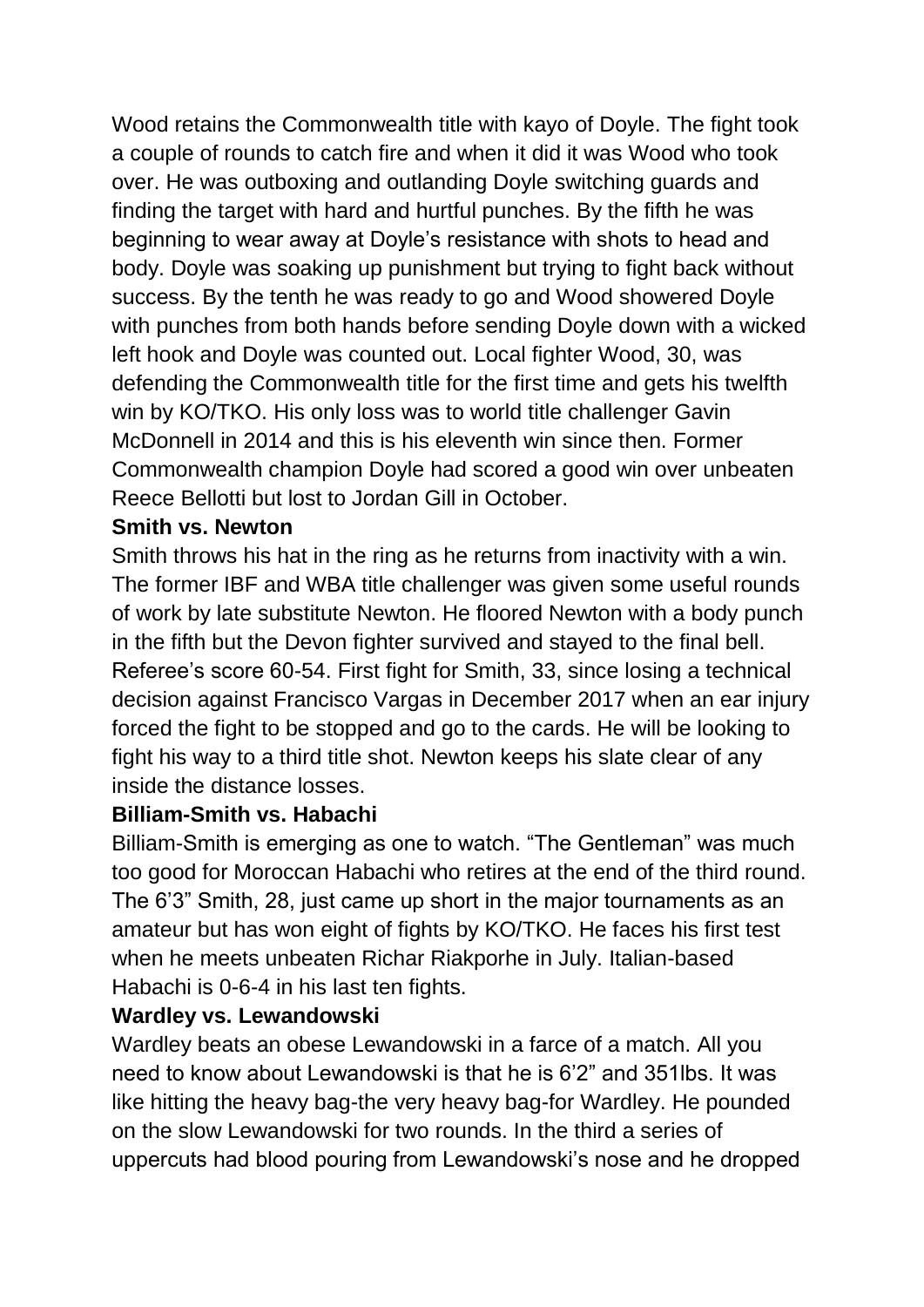under a volley of punches. Despite the nose injury he got up and tried to continue but went down again and the fight was stopped. No chance to get any real assessment of Wardley but he did look very sharp and at 24 and standing 6'5" with six wins by KO/TKO he looks yet another addition to the growing ranks of promising young British heavyweights. German Lewandowski tried but had nothing to offer except a target. He has put on an additional 90lbs since he turned pro in 2014 but this is the first time he has failed to last the distance

**Burbank, CA, USA: Light Heavy: Vyacheslav Shabranskyy W TKO 1Gilberto Rubio (9-8).** You would have thought that after being out of action for 18 months Shabranskyy might have looked for some useful ring time. Instead he made it an early night as he battered Rubio to defeat inside the opening round. First outing for the tall Ukrainian since being floored and halted in two rounds by Sergey Kovalev in a fight for the vacant WBO light heavy title in November 2017. Really should have expected this one to end early as only three of Shabranskyy's 21 fights have gone the distance. Ridiculous really putting a 5'8" Rubio in with a 6'3 ½" Shabranskyy. Rubio suffers his sixth loss by KO/TKO.

# **Corona, CA, USA: Feather: Ruben Villa (16-0) W PTS 10 Luis Lopez (17-2). Bantam: Saul Sanchez (12-0) W KO 8 Brandon Leon Benitez (14-2).Light: Michael Dutchover (13-0) W KO 1 Rosekie Cristobal (15-4). Light: Petr Petrov (40-6-2) W KO 2 Ruben Tamayo (27-13-4). Villa vs. Lopez**

Southpaw Villa wins the vacant WBO International belt by outpointing Lopez. Villa had problems early with the uncoordinated and flailing attacks of Lopez but once he settled his better skills put him in charge. Villa was using sharp accurate jabs to control Lopez's attacks and opened a cut over the left eye of Lopez with a punch in the fourth round. Body punches from Villa had Lopez tiring and Villa attacked strongly over the last three rounds looking for a stoppage. He rocked Lopez with rights in the tenth but Lopez stayed in the fight to the end. Scores 98-92, 97-93 an 96-94 for Villa. The 22-year-old Villa was in his first ten round contest and he paced the fight well. He is being sensibly matched and remains a top prospect. Mexican Lopez had won his last five fights including a victory over 18-1 Ray Ximenez.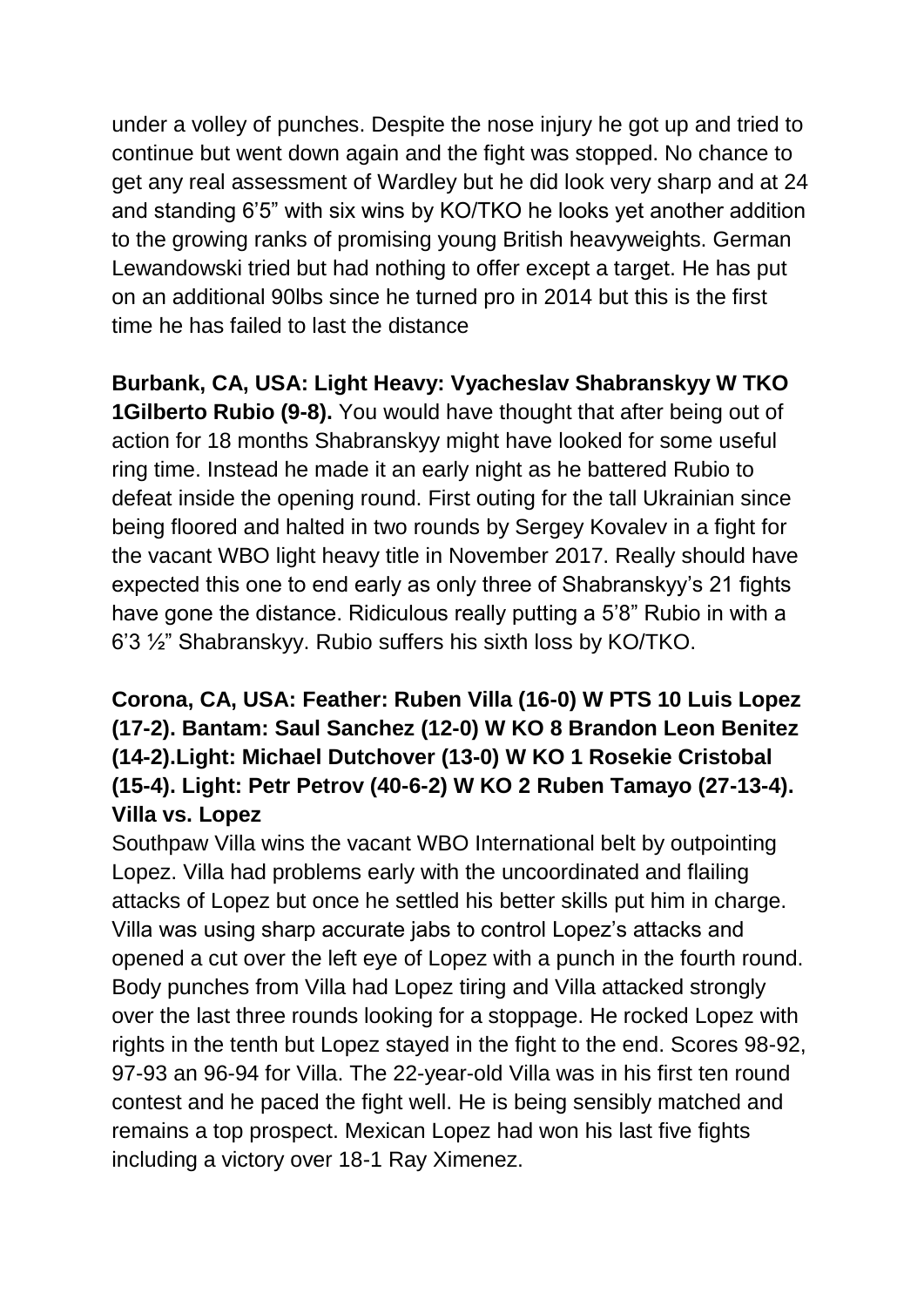### **Sanchez vs. Benitez**

Sanchez maintains his 100% record and collects the vacant WBO Latino belt with late stoppage of Benitez. Sanchez was marching forward with Benitez boxing on the retreat. Benitez had trouble keeping Sanchez out but he was picking up points with his counters in an interesting contest. Sanchez showed his power by shaking Benitez with a right in the fourth but he was cut under his left eye. That did not stop him from raging in and outlanding Benitez who was slowly being broken down. Sanchez opened a cut over Benitez's right eye in the seventh and then had Benitez in trouble and ended it in the eighth with a fierce attack. After he shook Benitez with a right the referee halted the contest. Now seven wins by KO/TKO for the 21-year-old Californian who in theory was in his first ten round bout. Second loss by KO/TKO for Mexican Benitez who had won his last 5 bouts.

### **Dutchover vs. Cristobal**

This looked a reasonable fight with the unbeaten Dutchover facing a taller southpaw who in his last fight had taken unbeaten Denys Berinchyk into the seventh round before being stopped. He only lasted 106 seconds against Dutchover. A left hook to the body sent Cristobal down and he was counted out. Tenth win by KO/TKO for the "West Texas Warrior". Second loss by KO/TKO for Cristobal.

### **Petrov vs. Tamayo**

Petrov continues to edge his way back into contention as he halts Tamayo for whom losing has become a habit. The Russian "Czar" dropped Tamayo three times in the second round and the fight was stopped. Petrov put together a run of good results that saw him win the ESPN Boxcino tournament and the NABA title. A victory over 24-1-2 Mike Perez earned him a title shot but he lost on points to Terry Flanagan for the WBO light title in 2017 and was inactive for a year after losing to Ivan Baranchyk in March 2018. Mexican Tamayo has now lost 9 of his last 10 contests.

**Hollywood, FL, USA: Welter: Derrick Cuevas (21-0-1) W PTS 8 Albert Mensah (31-8-1). Welter: Livan Navarro (11-0) W PTS 8 Breidis Prescott (31-17). Feather: Hairon Socarras (22-0-3) W RTD 5 Jesus Martinez (25-8). Heavy: Ivan Dychko (7-0) W Ray Austin (29-9- 4). Welter: Logan Yoon (16-0) W PTS 8 Robert Frankel (37-21-1).**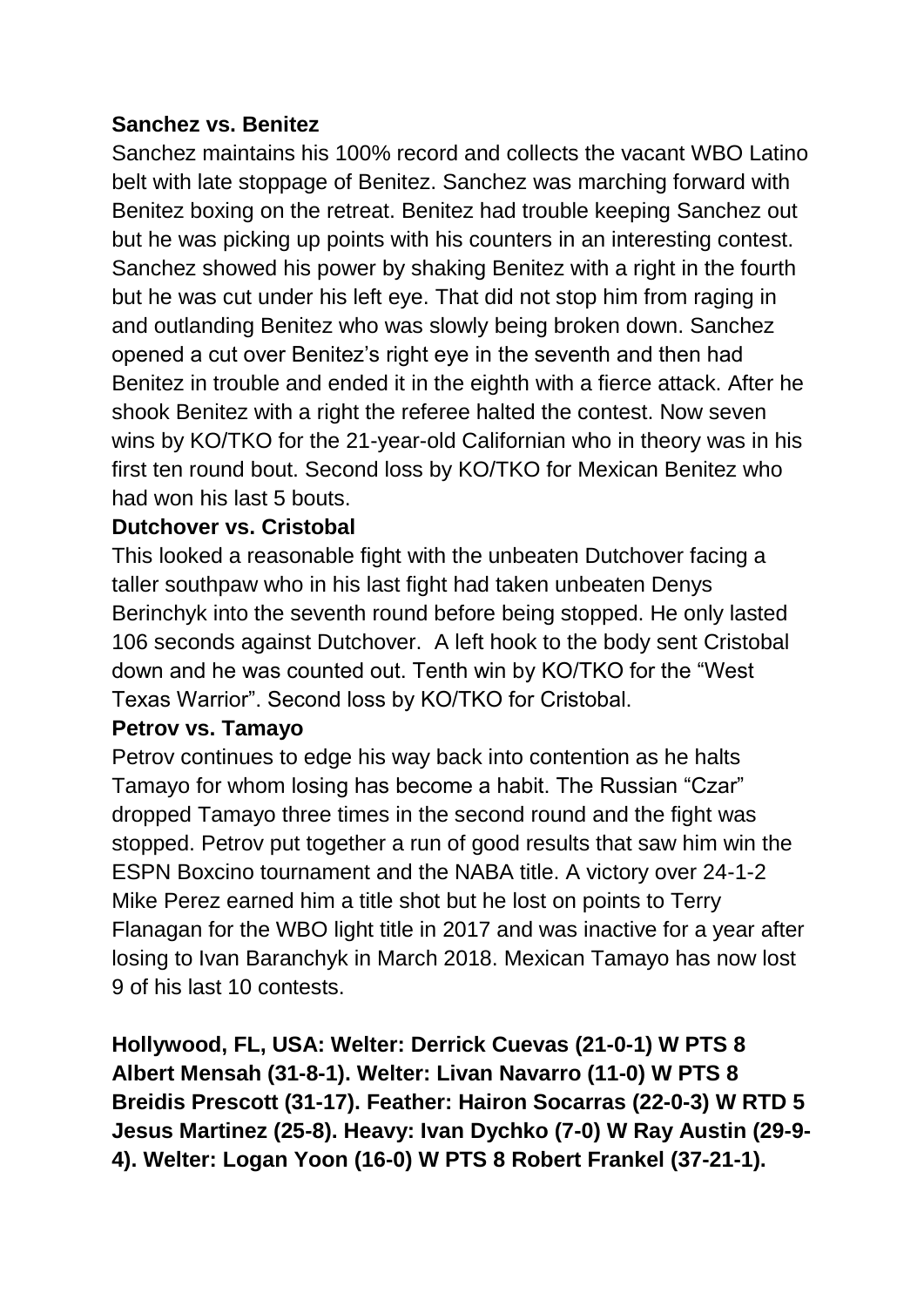### **Cuevas vs. Mensah**

Cuevas has no problem in staying unbeaten as he outpoints a survivalminded Mensah. Cuevas dominated the action with Mensah on the defensive and only fighting back in bursts. Cuevas was able to pin Mensah to the ropes and work on him but Mensah was never in any real trouble and did enough to stop being overwhelmed to a point where the referee might stop the fight. Scores 80-72 twice and 78-74 for Cuevas. No real chance for Cuevas to shine here but he has garnered useful experience in wins over seasoned-if sliding-pros Silverio Ortiz, Breidis Prescott and Ed Paredes. Ghanaian Mensah is 2-3 in his last 5 fights which breaks down as 2 wins in Ghana and 3 losses in the USA. **Navarro vs. Prescott**

# Cuban hope beats up a very faded Prescott who uses all of his experience to last the distance. Navarro was able to dominate the fight with Prescott only really fighting in bursts and not taking too many chances. Navarro tried hard for an inside the distance finish but despite his pressure and dominance Prescott was never really in trouble. Scores 80-72, 79-73 and 78-74 for Navarro. The tall, 28-year-old "Machine Gun Kid" won gold medals at the two most prestigious tournaments in Cuba, the Copa Roberto Balado and the Giraldo Cordova Cardin. No 36 Prescott has lost 9 of his last 10 fights.

### **Socarras vs. Martinez**

After eight years as a pro Socarras finally seems to be making some progress as far as being more active is concerned. Martinez did not constitute a tough test but Socarras got the job done. He had won every round before flooring Martinez with a left hook in the fifth. Martinez survived to the bell but then retired. The 26-year-old Socarras has 14 wins by KO/TKO. Colombian Martinez is heading in the same direction as fellow-countryman Prescott with 5 losses in his last 6 bouts.

### **Dychko vs. Austin**

Kazak giant Dychko stops ancient and fat Austin, Dychko had won the first two rounds before Austin complained of an injury to his left arm and the referee stopped the fight. The 6'9" Dychko, 28, has won all of his eight fights by KO/TKO but the opposition has been either inferior or old or sometimes both. Dychko was an Elite level amateur winning a bronze medal at the 2012 Olympics losing to Anthony Joshua 11-13 in the semifinal and he collected two silver medals and a bronze at the World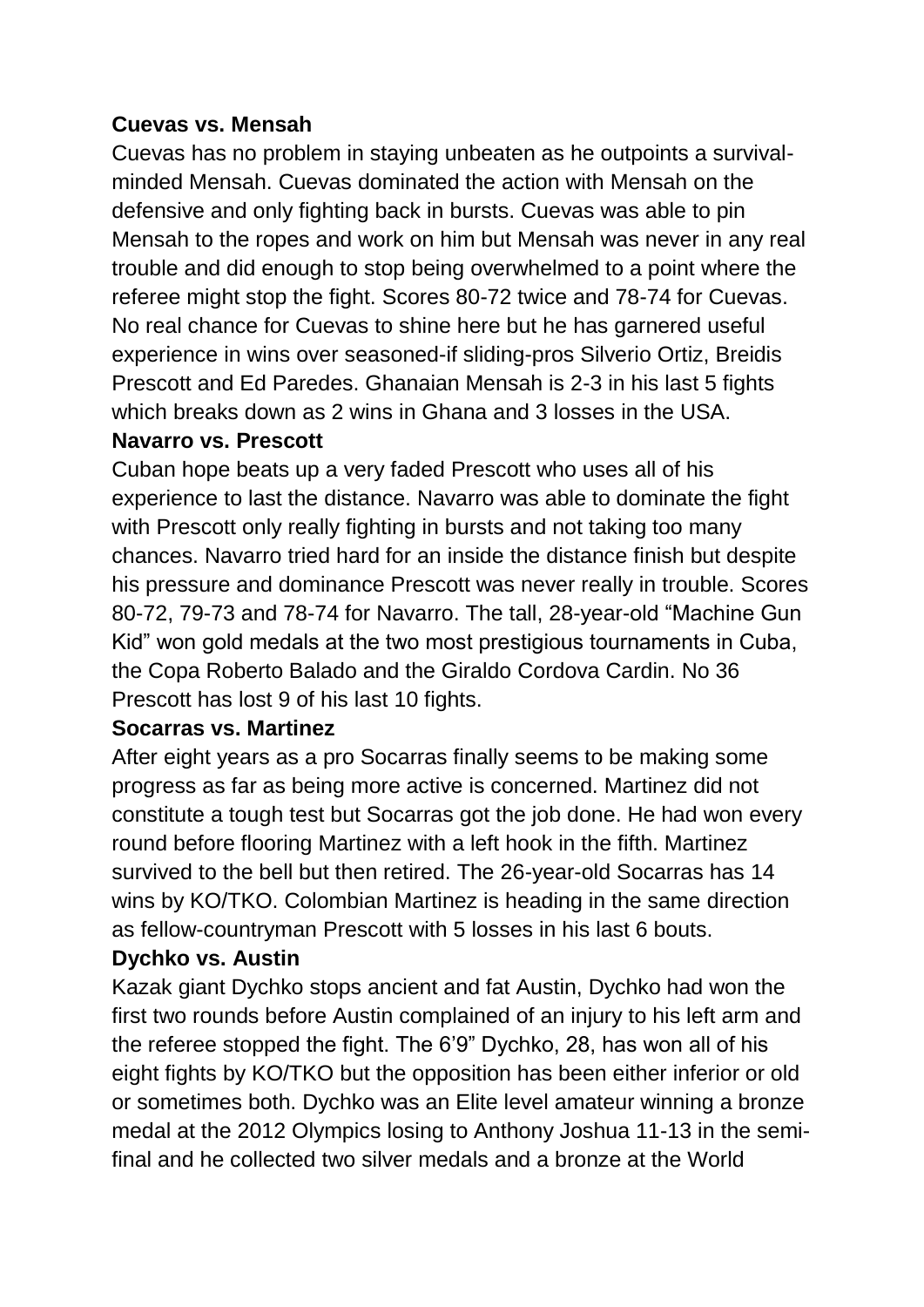Championships. He scored wins over Filip Hrgovic, Efe Ajagba, Erik Pfeifer and Simon Kean in the amateurs but it remains to be seen whether he can convert that to pro success. Austin is 48, and weighed 303lbs for this fight. He needs to think about a future-outside boxing. **Yoon vs. Frankel**

Hawaiian prospect Yoon eases his way back into action with comfortable unanimous verdict over seasoned pro Frankel' The 5'10" Yoon had physical edges over Frankel as well as youth and speed but Frankel was brought in to gave Yoon some needed ring time and he did that. Scores 80-72 twice and 78-74 for Yoon. The 20-year-old from Honolulu looks very promising. Frankel, 38, after 15 years as a pro is a useful if unthreatening opponent for the up and coming young fighters.

# **Springfield, MA, USA: Super Feather: Abraham Nova (15-0) W TKO 2 Mario Lozano (18-3-1). Middle: Carlos Gongora (16-0) W PTS 10 Damian Bonelli (23-7).**

## **Nova vs. Lozano**

Puerto Rican comer Nova wipes out Argentinian Lozano inside two rounds. After taking the first round Novoa ended the contest in the second launching an onslaught of punches that drove Lozano to the canvas with the referee stopping the fight. Despite what looks like a greying beard Nova is only 25 and la very good prospect. This is his fourteenth win by KO/TKO with three of those quick wins coming in fights in Belgium. He has also fought in the Dominican Republic, Mexico and Argentina. He is a former US National champion and won gold medals at the Independence Cup and Jose Che Aponte which are top level amateur tournaments. Lozano had put together a 10-0-1 run before being knocked out in three rounds by Pablo Ojeda in February.

### **Gongora vs. Bonelli**

Gongora moves up to ten rounds for the first time and comes away with a convincing unanimous verdict over Argentinian Bonelli. Scores 98-92 twice and 99-91 for the tall southpaw. He was one of the most successful amateurs in Ecuadorian boxing representing them at the 2008 and 2012 Olympics and at the 2007, 2009 and 2011 World Championships and he scored wins over Shawn Estrada, Terrell Gausha and Yamaguchi Falcao. Bonelli, 41, has lost his last six fights on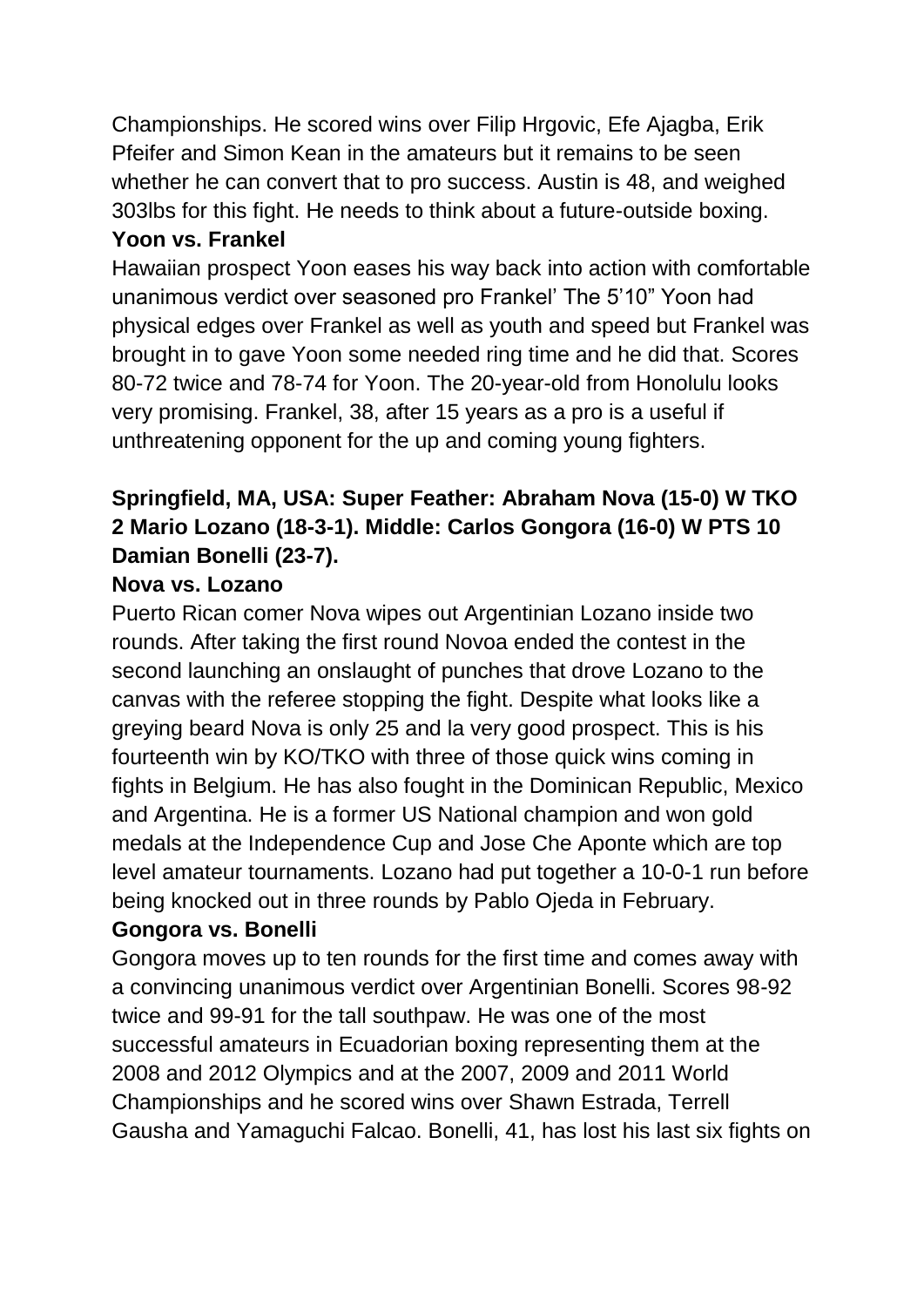his travels including going the distance with Steve Rolls who fights Gennady Golovkin in June.

# **Buenos Aires, Argentina: Feather: Kevin Acevedo (17-2-2) W PTS 10 Claudio Echegaray (22-3-1). Middle: Amilcar Vidal (8-0) W TKO 8 Martin Bulacio (9-4). Super Feather: Jaime Arboleda (14-1) W RTD 3 Jose Saant (12-1-1).**

### **Acevedo vs. Echegaray**

Acevedo comes from behind to outpoint Echegaray. It was Echegaray who made the better start outboxing Acevedo over the early rounds. Constant pressure from Acevedo saw Echegaray tire over the second half of the fight and Acevedo did enough to claw back Echegaray's lead and emerge a winner in a unanimous verdict. Scores of 97-94, 98-95 ½, 96 ½ -95. Good win for Argentinian No 3 Acevedo as he extends his current unbeaten run to 15 with 13 wins and 2 draws. Southpaw Echegaray was unbeaten in his first 22 fights but is now 1-3 in his last 4. **Vidal vs. Bulacio**

### Uruguayan Vidal gets another inside the distance win as he halts Argentinian Bulacio in the eighth round. The 23-year-old from Montevideo collects something called the WBC South American title with his eighth win by KO/TKO. Bulacio forced the fight hard but Vidal had too much power. He floored Bulacio in the eighth with a left hook. Bulacio made it to his feet but took more punishment and was given a standing only to be hurt again by hooks from Vidal and dropped twice in the eighth to force the stoppage. Bulacio is now 2-3 in his last five fights. **Arboleda vs. Saant**

Panamanian prospect Arboleda much too classy for Ecuadorian Saant. Arboleda's attacks led to the referee giving Saant a standing count in the second. Arboleda continued to dominate the action in the third with Saant spitting out his mouthguard to get some respite. He made it to the bell but his team then pulled him out of the fight. Former top amateur Arboleda is rebuilding after a stoppage loss against Filipino Recky Dulay in 2017. This is his fourth inside the distance win since then and his first fight in Argentina under the banner of Sampson Lewkowicz. First fight outside Ecuador for Saant.

## **Ghent, Belgium: Middle: Kevin Ongenae (11-6-2) W PTS 10 Kevin Vanderheyden (9-1-1) . Middle: Sash Yengoyan (44-6-1) W PTS 8 Francesco Lezzi (11-14-2). Welter: Hedi Slimani (31-5) W PTS 10 Renald Garrido (24-23-3).**

**Ongenae vs. Vanderheyden**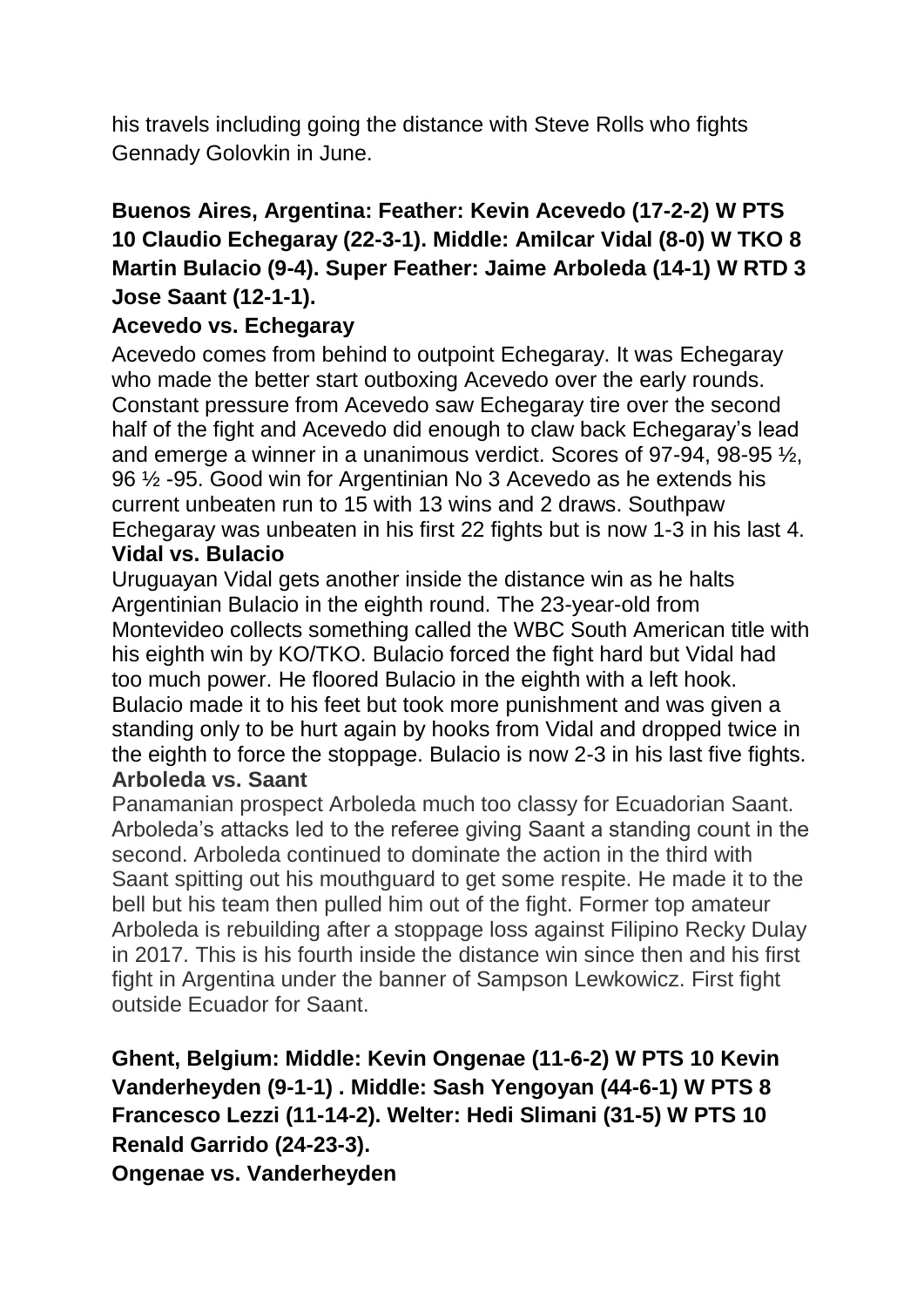Home town fighter Ongenae wins the vacant Belgium title with all three judges seeing him as the better man. These two had very similar styles and had fought to a majority draw in October for the vacant title. Neither had the punch to seriously shake the other and as they tired over the last three rounds there was more brawling than boxing but they kept swinging away until the end. The cleaner work came from Ongenae and he was a clear winner. Scores 97-92 twice and 96-93 all for Ongenae He had a run of 8 wins but after it was broken he lost two in a row before drawing with Vanderheyden. These two could probably go again giving Vanderheyden the chance to reverse his only loss.

### **Yengoyan vs. Lezzi**

Yengoyan gets unanimous decision over Lezzi but it is not an impressive win. Yengoyan was marching after Lezzi for the whole fight but having trouble pinning down the Italian. Yengoyan was dangerous with right swings but Lezzi was always moving and stabbing out his jab and scoring with long rights. Yengoyan just did enough to win this one but he is lucky Lezzi is not a puncher or he could have been in trouble. Scores 80-72, 79-73 and 77-75 for Yengoyan. The 34-year-old Armenian is looking very shop-worn. Lezzi has won only two of his last eleven fights. **Slimani vs. Garrido**

Slimani takes split decision over Garrido who puts on a typical "Garrido" performance. He was giving away lots of height and reach and could not match Slimani for skill but he rolled forward in round after round throwing plenty of punches getting inside and working the body. Slimani tried to fight on the outside where he controlled the action. He threaded jabs through the leaky guard of Garrido and rocked Garrido with some rights to the head, Garrido never stopped coming forward. He shook Slimani in the sixth and it times it looked as the sheer volume of his punches had Slimani wilting but in the end Slimani's skill and accuracy were just enough to see him get a decision that could have gone either way. Scores 77-75 and 77-76 for Slimani and 77-75 for Garrido. Tunisianborn Slimani had put together an 18 bout winning run before losing to Richard Commey in 2017. He has since suffered inside the distance losses against Vage Sarukhanyan and Steve Jamoye. He has won his last three fights but he may have gone as far as he is going. Former French super light champion Garrido has a very unimpressive set of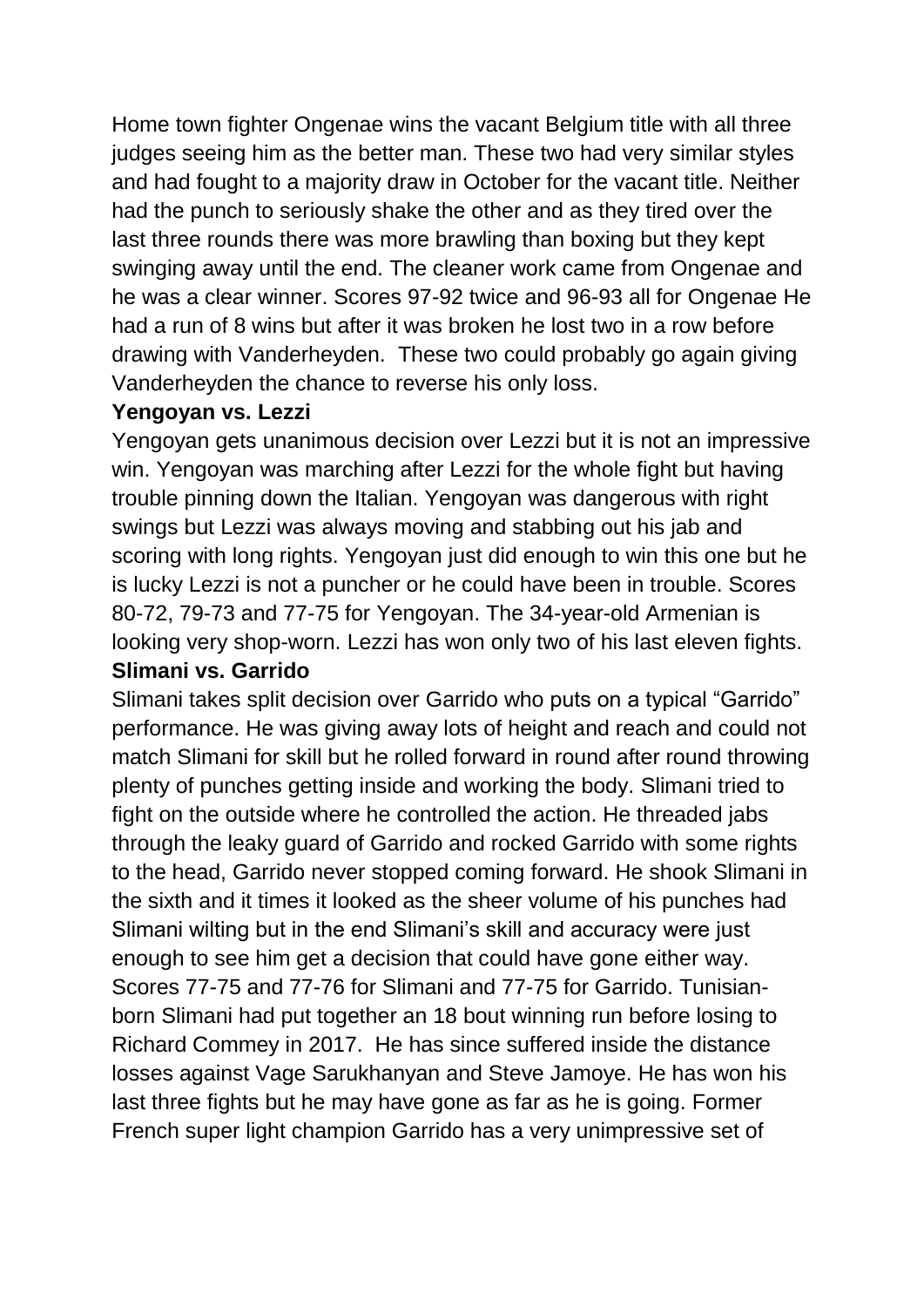figures but has never lost inside the division and always lives up to his "The Lion" nickname.

# **Tokyo, Japan: Bantam: Keita Kurihara (14-5) W KO 1 Warlito Parrenas (26-10-1). Super Welter: Hironobu Matsunaga (15-1) W RTD 6 Nobuyuki Shindo (20-5-2).**

### **Kurihara vs. Parrenas**

This looked a very equal fight on paper but Kurihara tore up the script to retain the OPBF title. He connected with a right hook to the head that put Parrenas down heavily. Parrenas struggled to his feet but too late to beat the count. All over in 35 seconds. Twelfth win by KO/TKO for Kurihara. When he won the OPBF title in December there was some confusion over whether he would get to keep the belt as due to a timekeeping error one round lasted four minutes but it was decided that the result should stand. Japanese-based Filipino Parrenas fought a draw with David Carmona for the vacant interim WBO super fly title in 2015 and was then stopped in two rounds by Naoya Inoue for the full WBO title later the same year. He had suffered two losses against good level Japanese opposition going into the OPBF title fight.

### **Matsunaga vs. Shindo**

In an all-southpaw contest Matsunaga steamrollers champion Shindo to defeat. At 6'1" Shindo had a huge advantage in height and reach over Matsunaga but the challenger was storming forward from the first bell and was working on the body inside. Shindo tried to keep him out with jabs and straight lefts but was constantly pinned to the ropes. After five rounds Matsunaga was up 48-47 on two cards and 49-46 on the third. Shindo tried to turn back the tide in the sixth but Matsunaga kept him in a corner and unloaded punches on the champion and at the end of the round Shindo's team pulled their man out of the fight. Ninth win in a row for the former bakery worker. Matsunaga was having his first shot at the national title and at one time it seemed his career might be over due a retina injury but now he is champion at thirty-one. Shindo was defending the title for the second time having held on to it with a draw against Akinori Watanabe with a draw in December.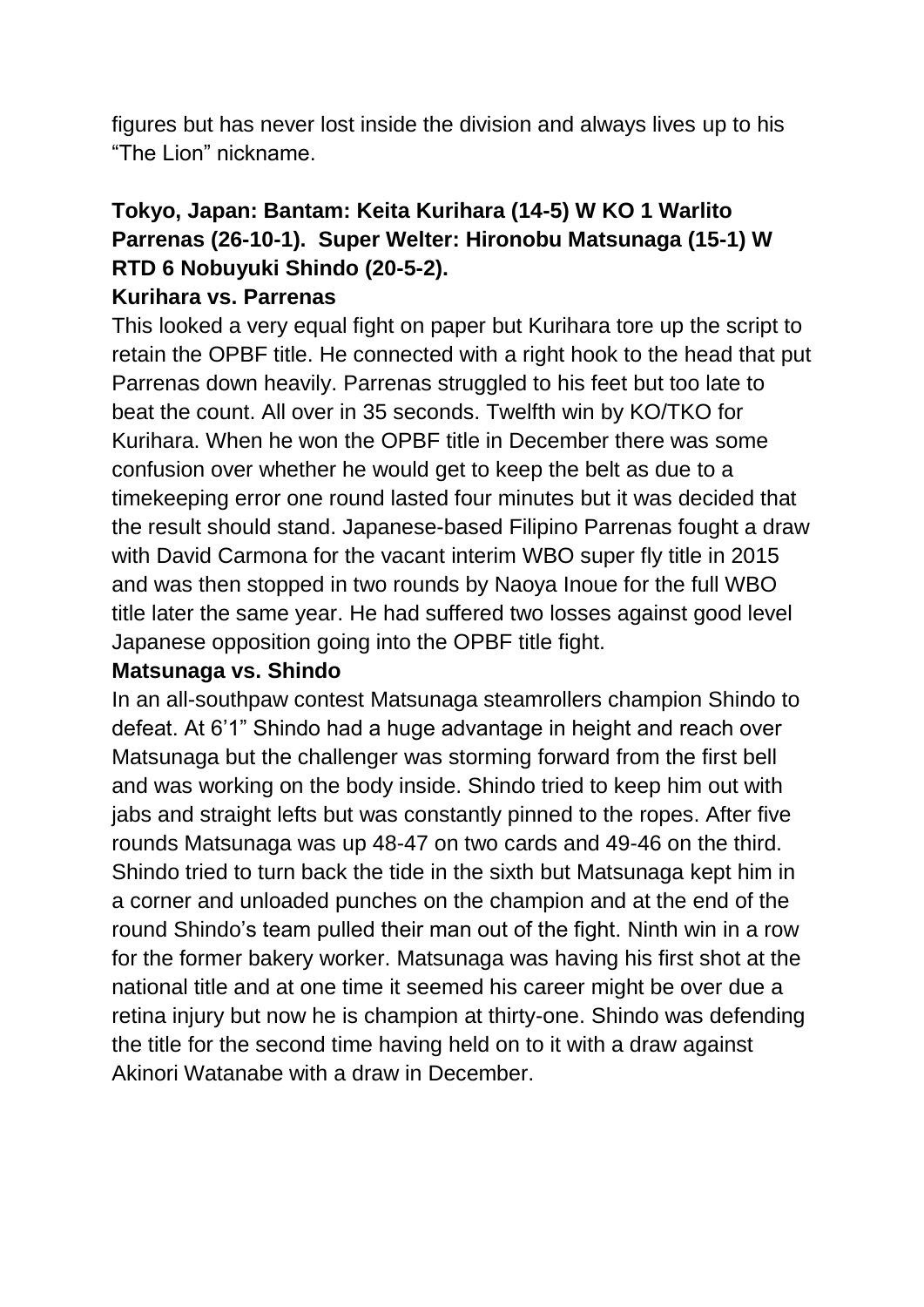# **Kempton Park, South Africa: Super Welter: Boyd Allen (4-0) W PTS 12 Brandon Thysse (10-21-1). Super Middle: Rowan Campbell (10-0) W PTS 10 Yanga Phetani (14-3-1,1ND).**

### **Allen vs. Thysse**

Allen retains the WBA Pan African title with a split verdict over Thysse. Allen outboxed Thysse and looked a clear winner. Scores 115-113 twice for Allen which tell one story and a score of 119-113 for Thysse which is inexplicable. Allen has crossed over from MMA and made rapid progress. Former South African title challenger Thysse had lost in a fight for the national title in 2017

### **Campbell vs. Phetani**

Campbell also won on a good night for the champions. He held on to his IBO All-African title with a unanimous decision over Phetani, Scores 99- 91, 98-92 and 98-93. South African champion Campbell is progressing well. Phetani has been moving up through the weights. He had a shot at the South African super welter title but lost. He then had a try at the middleweight title but lost again only for the result to be changed to No decision after his opponent tested positive for a banned substance. He is No 1 in the national middleweight ratings so should land another shot if he stays at middleweight.

### **11 May**

# **Magdeburg, Germany: Super Middle: Stefan Haertel (18-1) W PTS 12 Robin Krasniqi (49-6).Cruiser: Juergen Uldadaj (11-0) W PTS 10 Krzys Twardowski (5-2). Heavy: Peter Kadiru (3-0) W PTS 6 Paolo Iannucci (4-4).**

Minor upset as Haertel outpoints champion Krasniqi for the European title. Haertel made a strong confident start taking the fight to Krasniqi and constantly finding gaps for his slick jabs. In the second Krasniqi suffered a cut over his right eye that was to be a problem for the rest of the fight. Haertel's work saw him sweep the first three rounds on all cards but in the fourth Krasniqi connected with some fierce uppercuts which brought blood from Haertel's nose. After four rounds all three judges had Haertel clearly in front with scores of 39-37, 39-37 and 40- 36. Haertel increased his lead with some more pressure and good boxing over the fifth, sixth and seventh but the rounds were close in a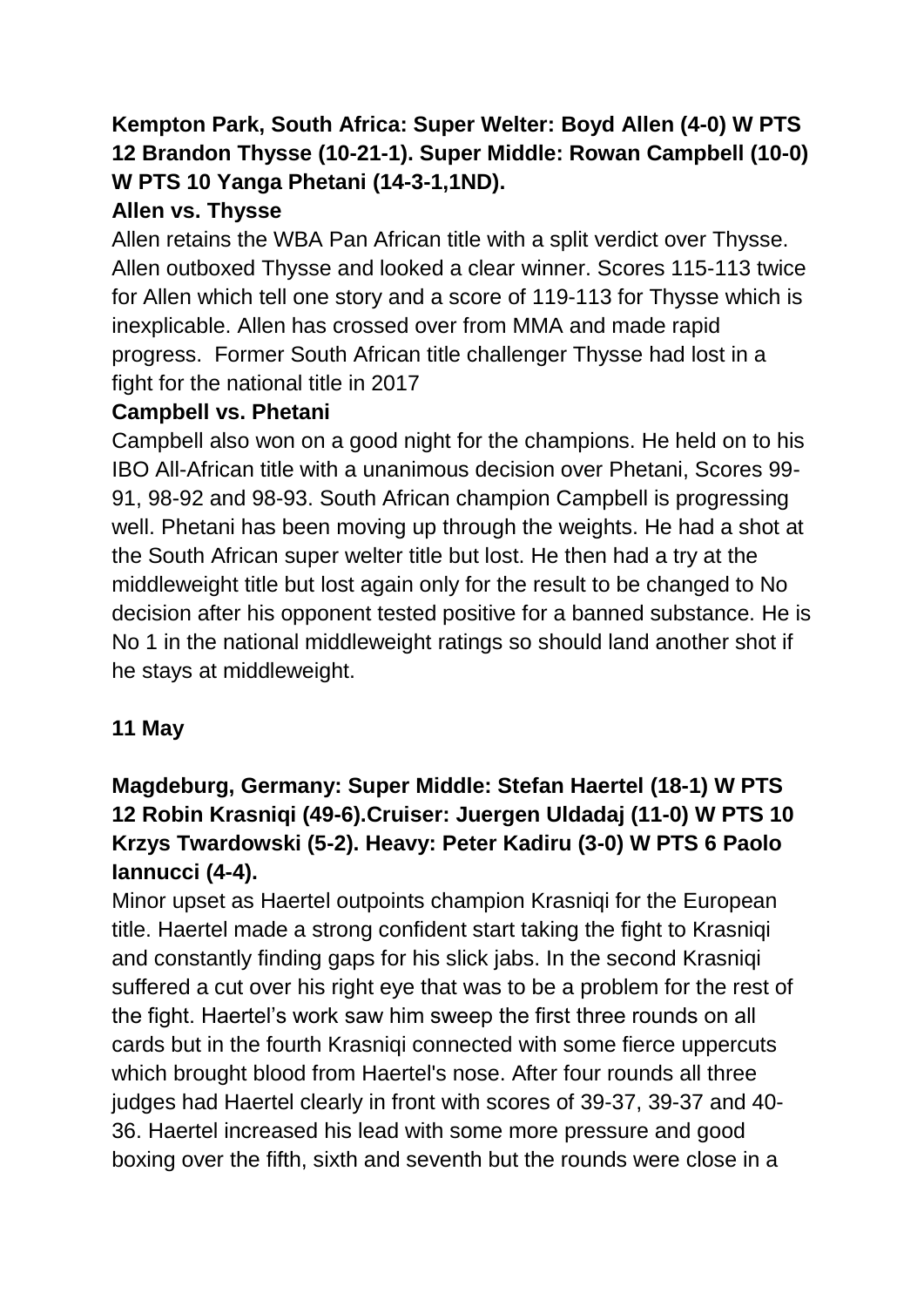fight full of fierce exchanges. Krasniqi's cut continued to trickle blood but despite also now being cut over his left eye Krasniqi fought back hard but was unable to make a dent in Haertel's lead with the judges still having the German ahead after eight rounds at 77-75, 78-74 and 80-73. Krasniqi built on his good eighth round rocking Haertel with a right in the ninth but Haertel was boxing well and put the fight out of Krasniqi's reach by edging the tenth and eleventh. Krasniqi went for broke in the last looking for the knockout he needed. He took the round but it was not enough for him to keep his title. Scores 115-113, 116-112 and 117-112 making the 31-year-old Haertel the new European champion. This had been yet another outstanding European title fight. In the amateurs Haertel had ruled the 75kg division in Germany and competed at the European and World Championships and 2012 Olympics. He had not really shone as a pro and lost a split decision to unbeaten Adam Deines last year but he came good here. After going 1-2 in his first three fights Kosovon-born Krasniqi put together a 38 bout winning steak before losing to Nathan Cleverly for the WBO light heavy title in 2013. He continued to win fights but lost big ones against Juergen Brahmer for the secondary WBA light heavyweight title and Arthur Abraham in a non-title fight before winning the vacant European title in June last year with a victory over 36-2 Stan Kashtanov. At 32 he can still come again.

### **Uldedaj vs. Twardowski**

German-based Uldedaj adds the WBC Youth title to his collection with a victory over Pole Twardowski. Uldedaj outboxed the Pole form the start building a strong early lead dominating the centre of the ring constantly switching guards. He kicked on from there showing better defensive work and varying his attacks to maintain his lead. Twardowski tried hard for a knockout in the tenth but that never looked likely and Uldedaj won 97-93 on all three cards. Reportedly Uldedaj, 21, who already holds the German International and WBO Youth titles, fought from the fourth round with a fractured right hand. Twardowski really just a four and six round prelim fighter did better than expected although a clear loser.

### **Kadiru vs. Iannucci**

Hot prospect Kadiru gets some more pro rounds under his belt as he outpoints rugged and durable Italian Iannucci. Kadiru bossed the fight in every round. He showed a strong jab and connected with some booming rights but Iannucci never looked like falling and provided some useful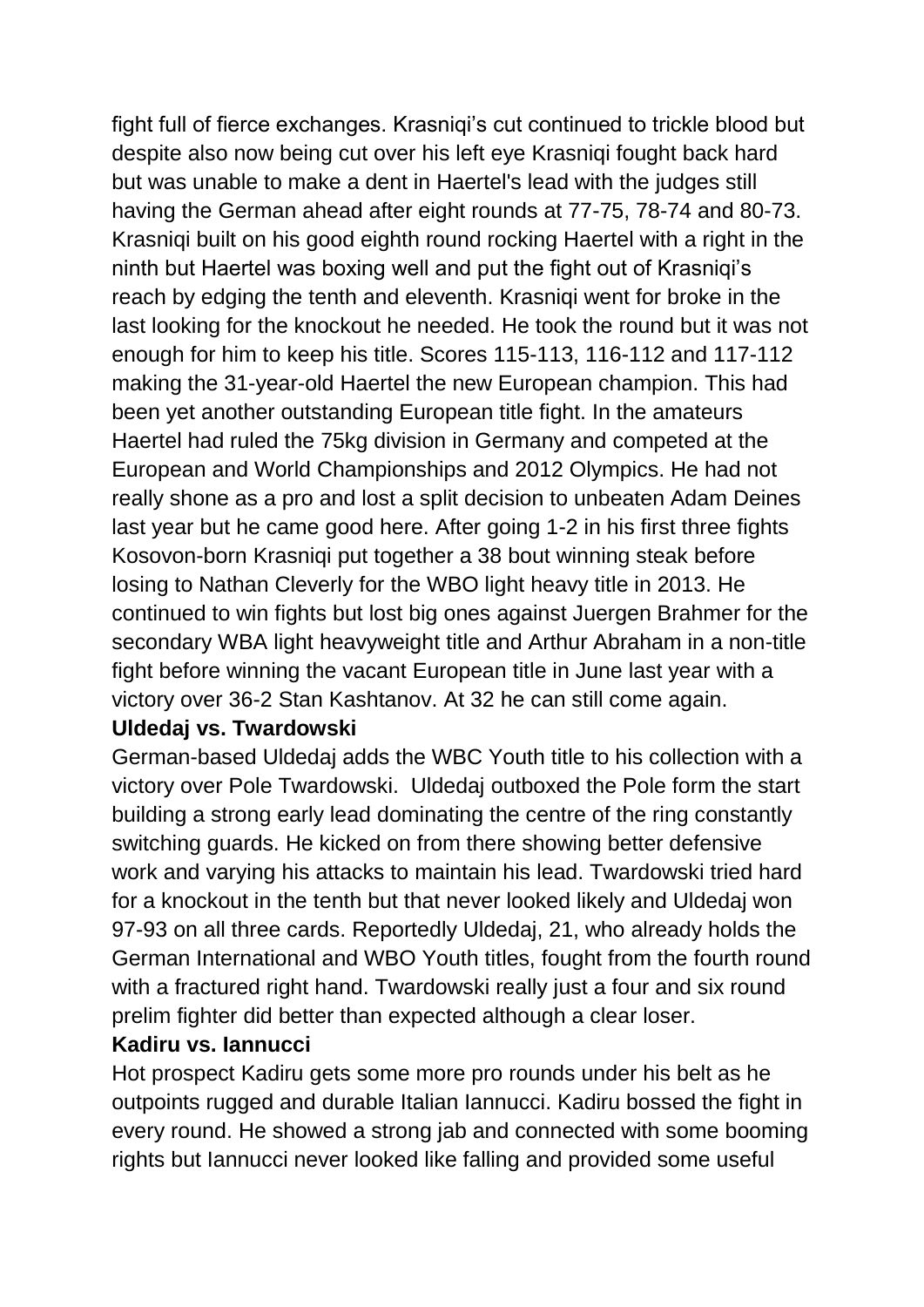work for the 21-year-old former top amateur. Scores 60-54 for Kadiru on the three cards. He is being brought along slowly as he is still very much a work in progress. Iannucci's loses have all been on points.

**Buenos Aires, Argentina: Cruiser: Yamil Peralta (3-0) W PTS 10 Marcos Aumada (21-7).** Peralta wins his first pro title in only his third fight as he outpoints Aumada to lift the WBC Latino belt. Peralta was far too quick and clever for southpaw Aumada. He used his defensive skills to duck or dodge Aumada's punches whilst scoring with his jab and hooks. A frustrated Aumada tried to turn the fight into a brawl and succeeded in as far as there was plenty of dirty stuff from both boxers but he just could not match the accuracy of Peralta's counters and despite a big effort in the last he was an ex-champion. Scores 100-90, 98-92 and 97-93 for Peralta. Although this was only his third pro fight Peralta has a wealth of experience behind him winning bronze medals at the Pan American Games and the World Championships, getting to the quarter-finals of both the 2012 and 2016 Olympics and being an outstanding performer for the Argentina Condors in the WSB. Aumada, "the Thin Man", was making the third defence of the WBC title and had won his last four fights by KO/TKO.

**Esneaux, Belgium: Super Light: Jessy PetitJean (16-0) W PTS 10 Bence Molnar (18-9).** Fighting in his home neighbourhood PetitJean is much too good for young Hungarian Molnar. PetitJean cemented the win by flooring Molnar twice in the eighth but really Molnar was never any threat. Scores 100-89, 99-89 and 99-90. PetitJean is No 11 in the European ratings but is going to have to go against some better quality opposition if he is to climb further. Molnar, 23, turned pro at 17 but had been inactive of late with this being only his second fight in almost three years.

# **Brampton, Canada: Light Heavy: Ryan Young (13-4) W PTS 10 Tim Cronin (11-3-2). Light: Josh O'Reilly (15-0) W PTS 10 Oscar Mejia (14-4-1).**

# **Young vs. Cronin**

Young wins battle of local boxers as he outpoints champion Cronin to collect the Canadian title. It was expected to be a competitive fight with